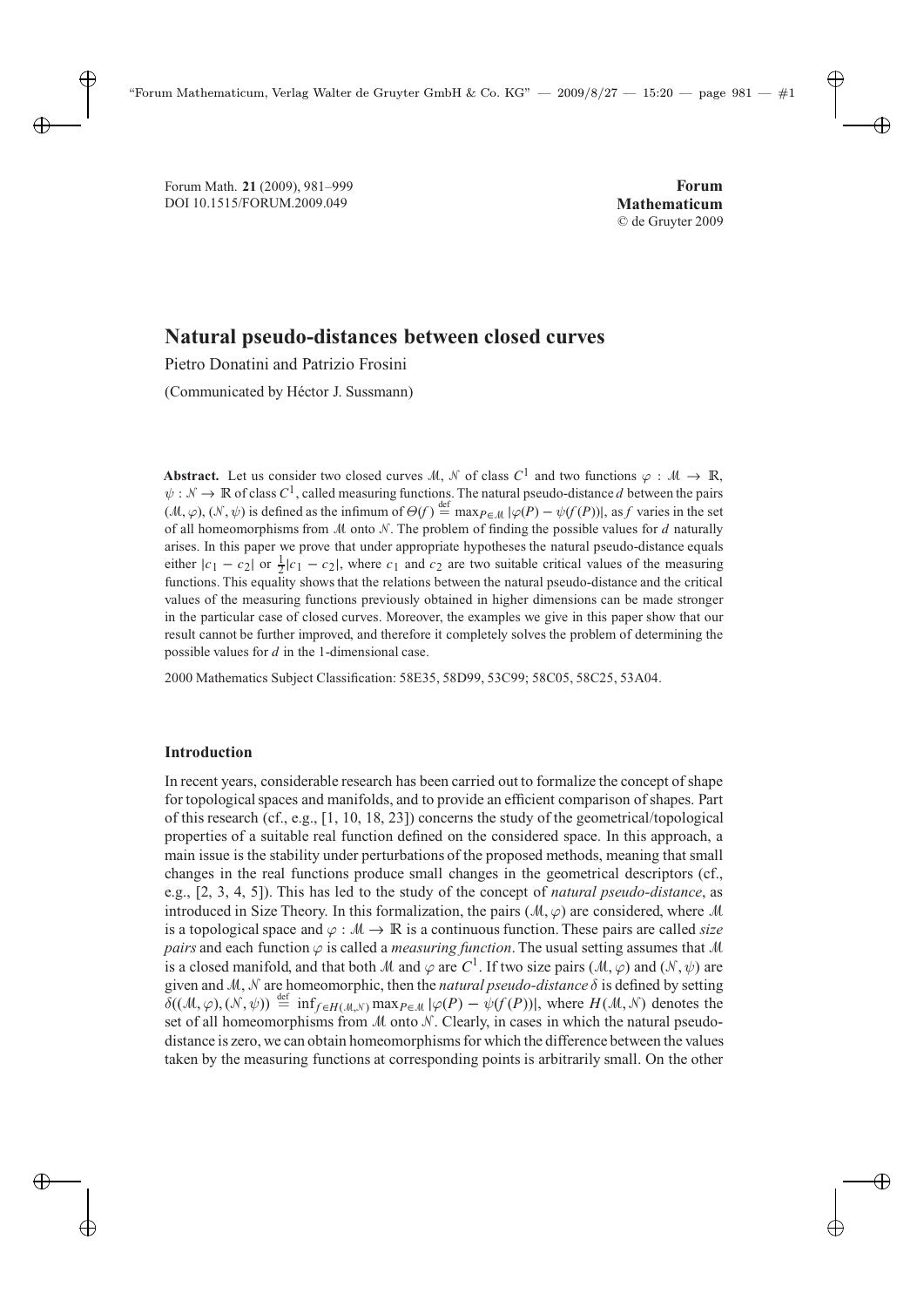hand, if the infimum is large, we find that every homeomorphism between the considered manifolds must change the values taken by our measuring function considerably.

Besides being a key theoretical tool for applications involving comparison of shapes, the natural pseudo-distance is challenging from the mathematical point of view and there are several open questions concerning its properties. This paper is the last of three papers devoted to this subject. In [7] it was proved that in general dimensions a suitable multiple of  $\delta((\mathcal{M}, \varphi), (\mathcal{N}, \psi))$  by a positive integer k coincides with the distance between two critical values of the functions  $\varphi, \psi$ . In [9] the particular case of surfaces was considered and it was proved that the number k can be assumed to equal  $1, 2$  or 3, using some results concerning Riemannian metrics (cf. [13, 15]) and a theorem by Jost and Schoen about harmonic maps (cf. [17]). In this final paper we succeed in proving that an even stronger statement holds in the 1-dimensional case, and the integer k can be assumed to be either 1 or 2 for curves, using a linearization technique. Moreover, the examples we give in this paper show that our result cannot be further improved, and therefore it completely solves the problem of determining the possible values for the natural pseudo-distance in the 1-dimensional case.

The subject of this paper fits in the current mathematical research and interest about simple closed curves, motivated by problems concerning shape comparison in Pattern Recognition and Computer Vision (cf., e.g., [19, 20]).

In Section 1 we sketch the main ideas in our proof. In Section 2 we givethe main definitions and some examples, while in Section 3 the concepts of train and minimal d-approximating sequence are illustrated, together with some related results. In Section 4 we prove our main result (Theorem 4.5) about the natural pseudo-distance between closed curves.

### **1 The point of this paper**

As described in the previous section, in [7] it was proved that the natural pseudo-distance between size pairs always equals  $|c_1 - c_2|/k$ , where  $c_1, c_2$  are two suitable critical values of the measuring functions and  $k$  is an appropriate integer number. The minimum possible value for k is called the *analytic folding number*.

Interestingly enough, in every known example, the analytic folding number is 1 or 2. Two questions naturally arise.Are there any examples showing an analytic folding number strictly greater than 2? Is this question related to the dimension of our manifolds?

In this paper we take another step towards answering these questions, completely solving the 1-dimensional case.

The key fact in the study of the natural pseudo-distance is that the attempt to minimize the change  $\Theta(f) \stackrel{\text{def}}{=} \max_{P \in \mathcal{M}} |\varphi(P) - \psi(f(P))|$  in the measuring functions under the action of *f* does not, in general, lead to a homeomorphism, as we are going to show in the following section. The possible emergence of degeneracies prevents us from studying a single optimal homeomorphism. Therefore, approximating sequences of homeomorphisms must be considered, instead of a single homeomorphism. However, we can show that "optimal" approximating sequences  $(f_i)$  of homeomorphisms exist, converging to relations that represent the best way to take one manifold to another with respect to the change in the measuring functions. The study of these relations leads us to define the concept of train of "limit djumps", describing some degeneracies corresponding to the sequence  $(f_i)$ . As we are going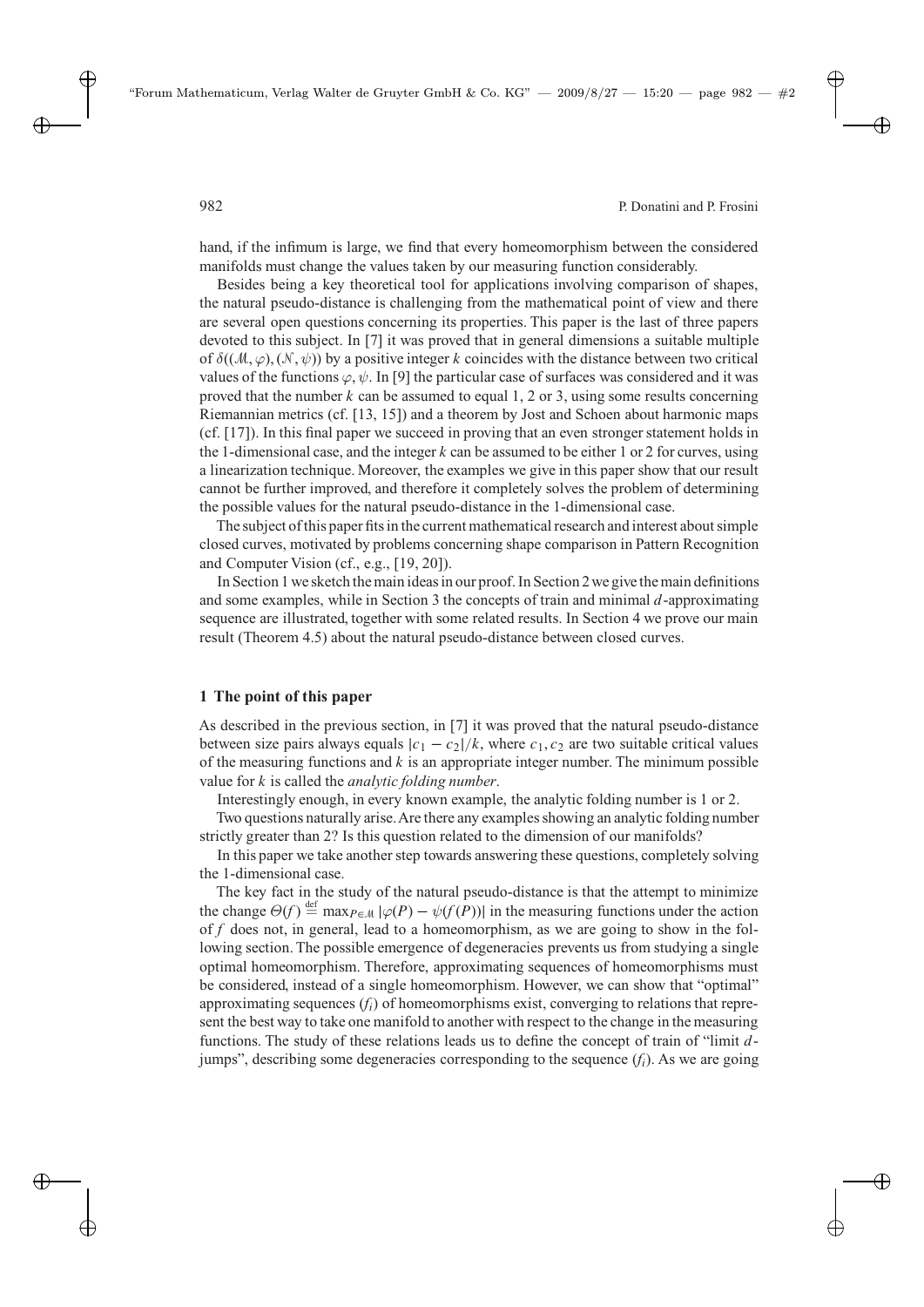to see later on, the properties of these structures imply the properties of the analytic folding number.

How can we study these properties in the case of curves?

In [7] local deformations were used, based on the flow diffeomorphism of the gradient of the measuring functions but, unfortunately, this approach does not seem to be sufficient to answer the questions we posed.The main idea of this paper is to use a linearization procedure to confront the 1-dimensional case.

We shall proceed in this way. We shall consider each "optimal" sequence  $(f_i)$  of homeomorphisms between the manifolds  $M$  and  $N$  that we are examining, where optimal means that inf<sub>i</sub> max<sub>P∈M</sub>  $|\varphi(P) - \psi(f_i(P))|$  equals  $\delta((\mathcal{M}, \varphi), (\mathcal{N}, \psi))$ . Then we shall describe the degeneracies relating to  $(f_i)$  using a train of "limit  $d$ -jumps", and assume that the degeneracies of  $(f_i)$  are minimal with respect to a suitable order  $\prec$  we are going to define.

Finally, we shall apply a local linearization procedure to each *f*<sup>i</sup> far from the critical points. The key remark will be that the change we are going to apply produces a new sequence that is "smaller" than  $(f_i)$  with respect to  $\preceq$ . Since  $(f_i)$  will already be minimal, some further information about the length of the trains of  $d$ -jumps for  $(f<sub>i</sub>)$  will be derived, implying the main result obtained in this paper.

The outline of the proof will be similar to the one exposed in [9], but the technique that we shall use will be different, since a linearization procedure will be involved, in place of the theory of harmonic maps. This choice will allow us to get a stronger result than the one we obtained for surfaces.

Obviously, some technicalities will be necessary in order to use our ideas in practice, but the key point is simply the possibility of reducing the change of the measuring functions by locally decreasing the energy of the transformations we use between our curves. The following sections will formalize the ideas we have just described.

### **1.1 Some remarks concerning our mathematical setting**

Before proceeding in our exposition, it may be useful to make some points clear. First of all the use of the word "shape" in this paper derives from the application of Size Theory in Pattern Recognition. Indeed, from the beginning of the 90s the idea of comparing topological spaces (or manifolds) endowed with measuring functions has been used to compare shapes of objects in Computer Vision (cf., e.g., [6, 11, 12, 14, 21, 22]).

The reader may wonder why we study size pairs instead of a unique pair  $(X, \varphi)$  where X is a finite disjoint union of circles. After all the manifolds M and N are the same manifold, from a topological point of view. Formally, we could do that, but it would be useless and a little misleading as regards applications. The point is that the homeomorphism used to identify M and N *is not canonical*. Indeed, finding the "best homeomorphisms" to identify  $M$  and  $N$  (supposing that they exist) is just the main motivation of our research. Assuming to know them from the beginning is equivalent to look for the solution of a problem that has been already solved. Obviously, we could also consider a generic homeomorphism h between our manifolds, but in this case this subjective choice would introduce some degree of indeterminationin our model. Furthermore, whilethis approach would give us just a slight formal advantage in exposition, it would make the theory more difficult to apply, since the "normalizing" homeomorphism  $h$  should be chosen each time.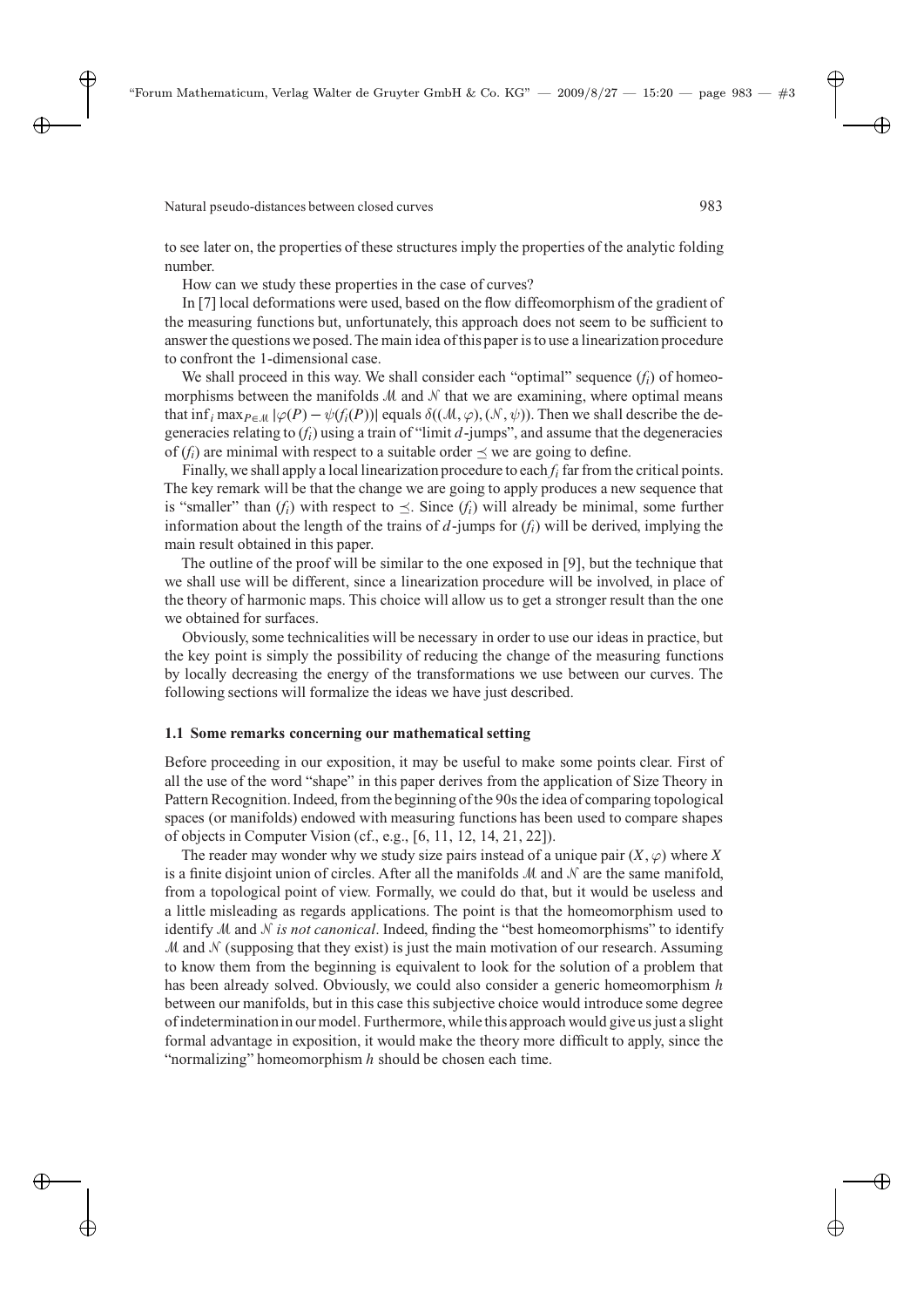Another question could concern the motivation of studying the functional inf $f \in H(M,N)$  $\|\varphi - \psi \circ f\|_{\infty}$  instead of inf<sub>feH(M,N)</sub>  $\|\varphi - \psi \circ f\|_{p}$ . The reason of this choice is that the latter functional is *not* a pseudo-distance between size pairs (cf. [3, 5]).

Finally, the reader may wonder why we use measuring functions taking values in **R** rather than in another space Y. Indeed, the main definitions considered in Size Theory can be adapted to the case of Y being a partially ordered metric space. However, in this case the treatment becomes much more difficult and, in particular, it does not seem easy to extend Theorems 2.4 and 4.5. For these reasons, we postponethe study of this kind of generalization to further papers.

## **2 The natural pseudo-distance**

## **2.1 The main definition**

The definition of natural size pseudo-distance can be introduced for  $n$ -dimensional manifolds. Let us consider the set Size<sub>n</sub> of all pairs ( $M, \varphi$ ), where M is a closed n-manifold of class  $C^k$  and  $\varphi : \mathcal{M} \to \mathbb{R}$  is a function of class  $C^k$ . We shall call  $(\mathcal{M}, \varphi)$  an (*n*-dimensional) *size pair* of class  $C^k$  and  $\varphi$  a *measuring function*.

Assume that  $(\mathcal{M}, \varphi), (\mathcal{N}, \psi)$  are two size pairs.  $H(\mathcal{M}, \mathcal{N})$  will denote the set of all homeomorphisms from  $M$  to  $N$ .

**Definition 2.1.** If  $H(\mathcal{M}, \mathcal{N}) \neq \emptyset$ , the function  $\Theta : H(\mathcal{M}, \mathcal{N}) \to \mathbb{R}$ 

$$
\Theta(f) = \max_{P \in \mathcal{M}} |\varphi(P) - \psi(f(P))|
$$

is called *natural size measure* with respect to the measuring functions  $\varphi$  and  $\psi$ .

In other words,  $\Theta$  measures how much  $f$  changes the values taken by the measuring functions at corresponding points.

**Definition 2.2.** We shall call *natural size pseudo-distance* the pseudo-distance  $\delta$  : Size<sub>n</sub>  $\times$ Size<sub>n</sub> →  $\mathbb{R} \cup \{+\infty\}$  so defined:

$$
\delta((\mathcal{M}, \varphi), (\mathcal{N}, \psi)) = \begin{cases} \inf_{f \in H(\mathcal{M}, \mathcal{N})} \Theta(f) & \text{if } H(\mathcal{M}, \mathcal{N}) \neq \emptyset \\ +\infty & \text{otherwise.} \end{cases}
$$

In the following, the symbol  $d$  will denote the value of the natural size pseudo-distance computed between the pairs ( $M$ , $\varphi$ ) and ( $\mathcal{N}$ , $\psi$ ) that we are considering. As we previously explained, this pseudo-distance gives a method for comparing two manifolds with respect to the measuring functions chosen.

We point out that  $\delta$  is not a distance, since two size pairs can have a vanishing pseudodistance without being equal. On the other hand, the symmetry property and the triangle inequality can be trivially proved.

**Remark 2.3.** The presence of the word "size" in our definitions is due to the link existing between the pseudo-distance  $\delta$ , size functions and size homotopy groups (cf. [12, 16]).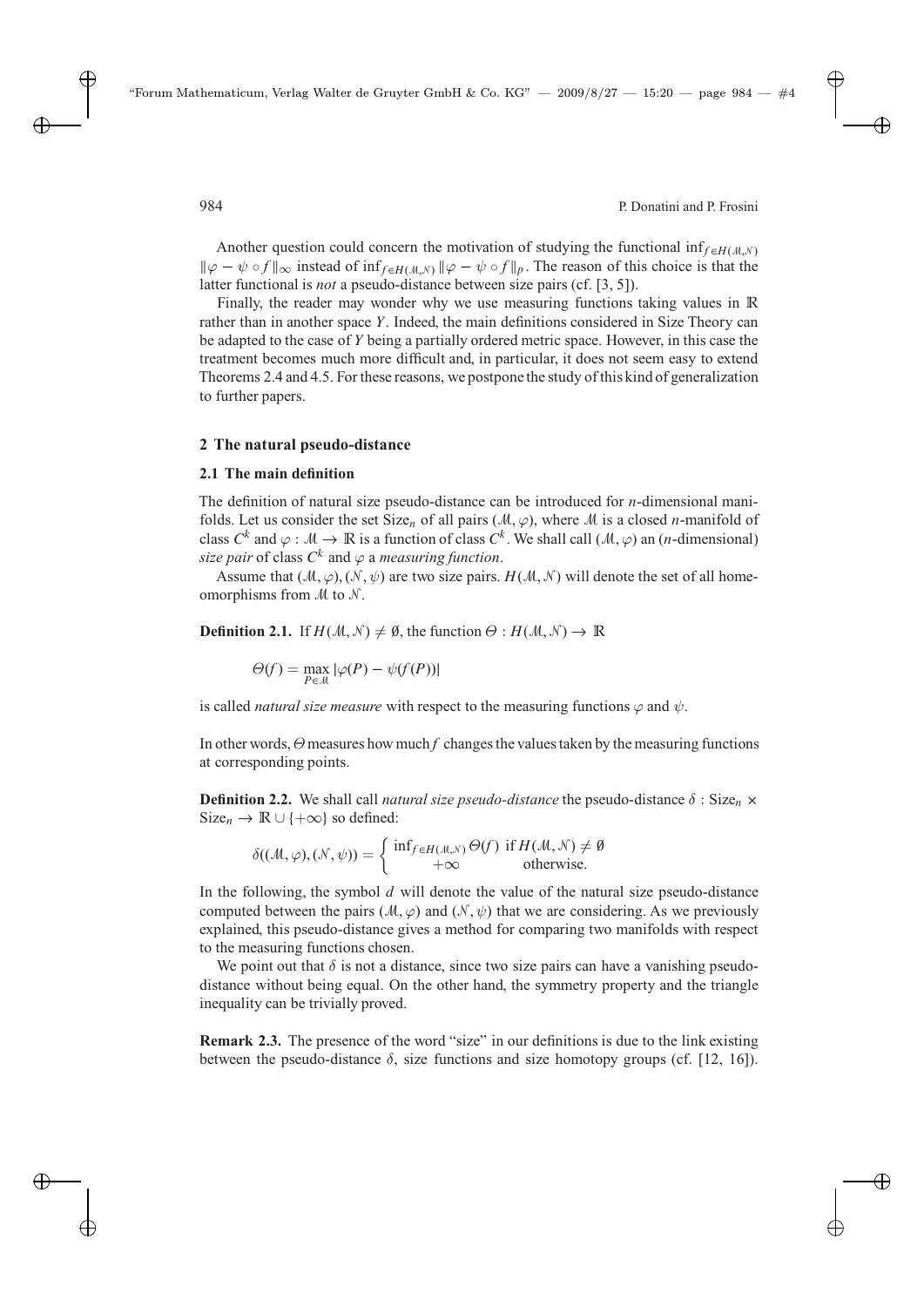However, for the sake of simplicity, we shall often drop the word "size" in the expressions "natural size measure" and "natural size pseudo-distance". The term "natural" is used in order to distinguish the pseudo-distance studied here from other pseudo-distances we can define between submanifolds of the Euclidean space and between manifolds paired with measuring functions (cf. [11]).

In spite of the considerable difficulty in computing natural size pseudo-distances, the following result holds for the general dimension  $n$  (cf. [7]):

**Theorem 2.4.** *Assume that*  $M$  *and*  $N$  *are two homeomorphic closed manifolds of class*  $C<sup>1</sup>$ *and that*  $\varphi : \mathcal{M} \to \mathbb{R}$  *and*  $\psi : \mathcal{N} \to \mathbb{R}$  *are two functions of class*  $C^1$ *. Then, if d denotes the natural pseudo-distance between the size pairs* ( $M, \varphi$ ) *and* ( $N, \psi$ )*, a positive integer* k *exists for which one of the following properties holds:*

- i) k is odd and kd equals the distance between a critical value of  $\varphi$  and a critical value  $of$   $\psi$ *.*
- ii) k *is even and kd equals either the distance between two critical values of*  $\varphi$  *or the distance between two critical values of* ψ*.*

The smallest positive integer k for which either i) or ii) of Theorem 2.4 holds will be called *analytic folding number* for the pairs  $(\mathcal{M}, \varphi)$  and  $(\mathcal{N}, \psi)$ .

In this paper we shall prove that in the case of closed curves the analytic folding number always equals either 1 or 2. This fact, besides showing a particular property of the 1-dimensional case, allows us to make a direct computation of natural pseudo-distances for closed curves easier.

However, the hypothesis  $n = 1$  will be not used until Section 4.

In the following Subsection 2.2, we shall show that the infimum of  $\Theta(f)$  varying *f* in  $H(M, N)$  is not always a minimum. When such an infimum is also a minimum, we shall say that each homeomorphism  $f \in H(M, \mathcal{N})$  with  $d = \Theta(f)$  is an *optimal homeomorphism*.

In the case where an optimal homeomorphism exists, the following result holds (Theorem 6.3 in [7]).

**Theorem 2.5.** *Assume that* M *and* N *are two*  $C<sup>1</sup>$  *closed homeomorphic manifolds and that*  $\varphi : \mathcal{M} \to \mathbb{R}$  *and*  $\psi : \mathcal{N} \to \mathbb{R}$  *are of class*  $C^1$ *. If an optimal homeomorphism*  $f \in H(M, N)$  *between the size pairs*  $(M, \varphi)$  *and*  $(N, \psi)$  *exists, then the natural pseudodistance*  $d = \delta((\mathcal{M}, \varphi), (\mathcal{N}, \psi))$  *equals the distance between a critical value of*  $\varphi$  *and a critical value of* ψ*.*

N.B.: For the sake of conciseness, all through this paper we shall use the expression "closed curve" to mean a closed 1-manifold (we shall *not* require this manifold to be connected).

In order to simplify our notations, we shall assume that the manifolds  $M$  and  $N$  do not meet, and that the corresponding measuring functions are obtained by restriction of a function  $\omega : \mathcal{M} \cup \mathcal{N} \to \mathbb{R}$ , so that  $\varphi = \omega_{\mathcal{M}}$  and  $\psi = \omega_{\mathcal{N}}$ . In this way we can use just one symbol to denote both the measuring functions. These hypotheses are not restrictive, since we can always replace the size pair  $(\mathcal{N}, \psi)$  with a new size pair  $(\mathcal{N}, \overline{\psi})$ , having vanishing pseudo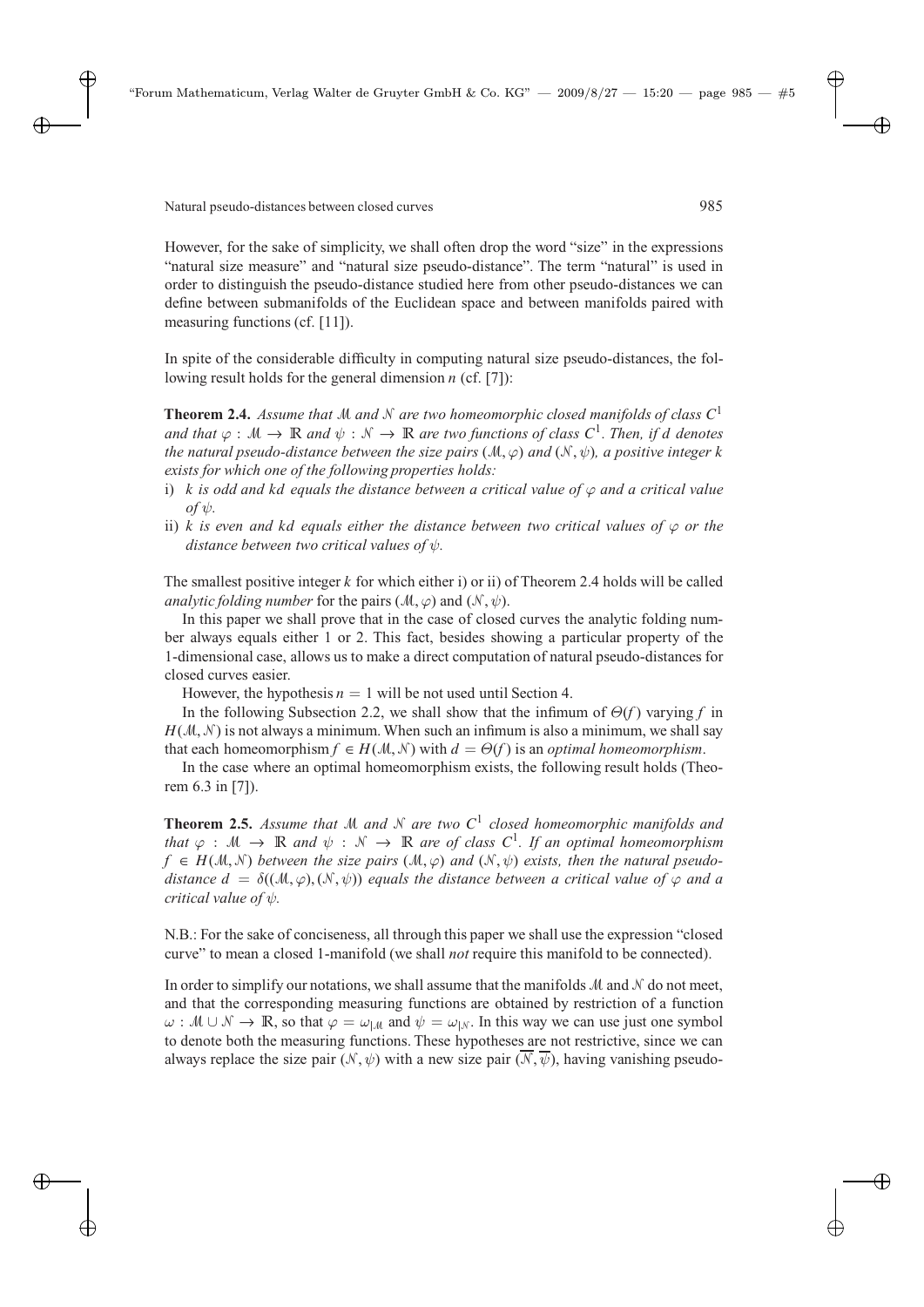distance from the previous one and such that  $M \cap \overline{N} = \emptyset$ . Sometimes, when not confusing, we shall use the symbol  $\omega$  to denote both  $\omega_{\text{LM}}$  and  $\omega_{\text{LN}}$ .

Moreover, it is easy to prove that, for every 1-dimensional size pair  $(M, \omega)$  of class  $C^k$ , an embedding  $h : \mathcal{M} \to \mathbb{R}^3$  of class  $C^k$  exists such that  $z(P) = \omega(h^{-1}(P))$  for each point  $P \in h(M)$ . If  $\omega$  is Morse (i.e., smooth and having invertible Hessian at each critical point), we can assume that z is Morse on  $h(M)$ , too. In other words, there is no lack of generality in assuming that the measuring functions associated with the studied closed curves  $M$ ,  $N$  are obtained by restriction of the z-coordinate in  $\mathbb{R}^3$ . Sometimes, when not confusing, we shall use the symbol z to denote both  $z_{\text{LM}}$  and  $z_{\text{LM}}$  and use the expression "height of a point". For the sake of clarity, in our examples and figures we shall often assume that our measuring function is the z-coordinate.

## **2.2 Two examples**

Now we give two simple examples in order to make our definitions clear.

**Example 2.6.** The first example we give is shown in Figure 1.  $M$  and  $N$  are smooth closed curves in  $\mathbb{R}^3$ , embedded in the xz-plane. It is clear that the natural pseudo-distance d between the size pairs ( $M$ , z) and ( $N$ , z) equals  $z(B) - z(A)$ , that is, the distance between a critical value of  $z_{|M}$  and a critical value of  $z_{|N}$ .

In this example no optimal homeomorphism exists, since it ought to take both the maximum points for  $z_{\vert M}$  to A, against injectivity.

**Example 2.7.** Let us consider the smooth closed curves M and N in Figure 2. The points A and B are critical points of the function z and  $z(C) = \frac{1}{2}(z(A) + z(B)) = z(G)$ . We want to prove that the natural pseudo-distance between the size pairs ( $M$ , z) and ( $N$ , z) takes the value

$$
d = \frac{1}{2}(z(A) - z(B))
$$

and that no optimal homeomorphism exists. In order to do that we shall construct a sequence of homeomorphisms  $(f_n)$  for which  $\lim_n \Theta(f_n) = \frac{1}{2}(z(A) - z(B))$ , and show that  $\Theta(f) >$  $\frac{1}{2}(z(A) - z(B))$  for every homeomorphism  $f \in H(\tilde{M}, \mathcal{N})$ .

Let us start by proving that, for every  $\varepsilon > 0$ , a homeomorphism  $g_{\varepsilon} : \mathcal{M} \to \mathcal{N}$  exists, such that  $\Theta(g_{\varepsilon}) \leq \frac{1}{2}(z(A) - z(B)) + 2\varepsilon$ . Consider the points  $D_{\varepsilon}$ ,  $E_{\varepsilon}$ ,  $H_{\varepsilon}$  and  $F_{\varepsilon}$  in Figure 2, verifying  $z(D_{\varepsilon}) = z(H_{\varepsilon}) = z(C) + \varepsilon$  and  $z(E_{\varepsilon}) = z(F_{\varepsilon}) = z(C) - \varepsilon$ . We choose a homeomorphism  $g_{\varepsilon}$ , taking the arc  $D_{\varepsilon}CE_{\varepsilon}$  to the arc  $H_{\varepsilon}GE_{\varepsilon}$  in such a way that  $g_{\varepsilon}(D_{\varepsilon})=H_{\varepsilon}$ and  $g_{\varepsilon}(E_{\varepsilon}) = F_{\varepsilon}$ . Outside the arc  $D_{\varepsilon}CE_{\varepsilon}$  in M we define  $g_{\varepsilon}$  by taking every point P to a point  $g_{\varepsilon}(P)$ , verifying  $z(P) = z(g_{\varepsilon}(P))$ .

For every  $n \in \mathbb{N} - \{0\}$  we set  $f_n = g_{1/n}$ . It is easy to prove that

$$
\lim_{n} \Theta(f_n) = \frac{1}{2}(z(A) - z(B)).
$$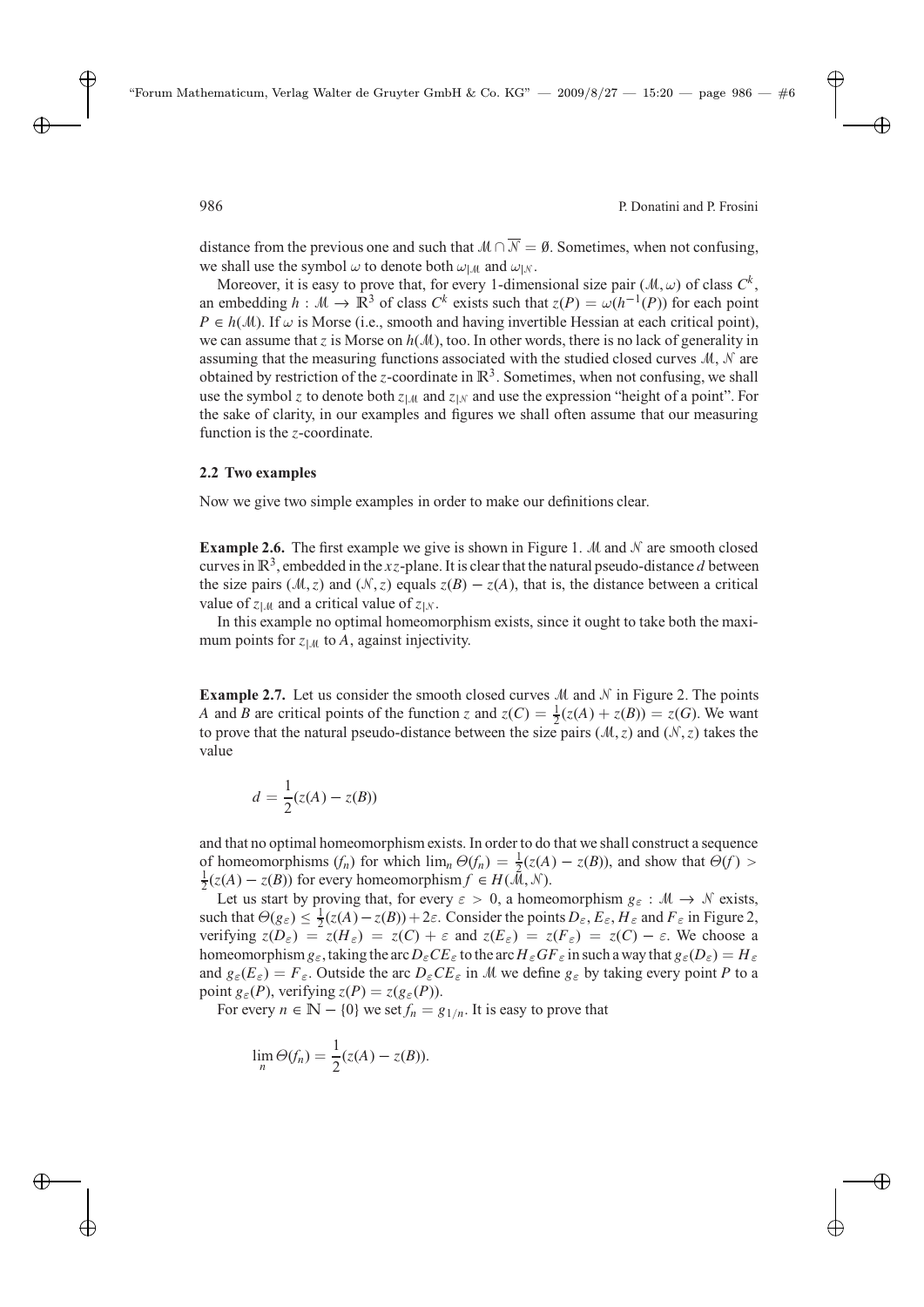

**Figure 1** The natural pseudo-distance between the size pairs  $(M, z)$  and  $(N, z)$  is  $z(B) - z(A)$ .



**Figure 2** Construction of the homeomorphism  $g_{\varepsilon}$  for which  $\Theta(g_{\varepsilon}) \leq d + \varepsilon$ .

Now we have only to verify that no homeomorphism between  $M$  and  $N$  exists for which  $\Theta(f) \leq \frac{1}{2}(z(A) - z(B))$ . If such a homeomorphism existed, for every  $P \in \mathcal{M}$  we would have

$$
|z(P) - z(f(P))| \le \frac{z(A) - z(B)}{2}
$$

and hence  $z(f(A)) \ge z(G) \ge z(f(B))$ . Therefore we could easily find points  $P \in \mathcal{M}$ , for which  $|z(P) - z(f(P))| > \frac{1}{2}(z(A) - z(B))$ , contradicting our assumption.

## **3 Some technical tools and definitions**

## **3.1 The concept of train of "limit d-jumps"**

In order to prove our main theorem, we need some new definitions and technical results. Assume two size pairs  $(M, \omega)$ ,  $(N, \omega)$  are given.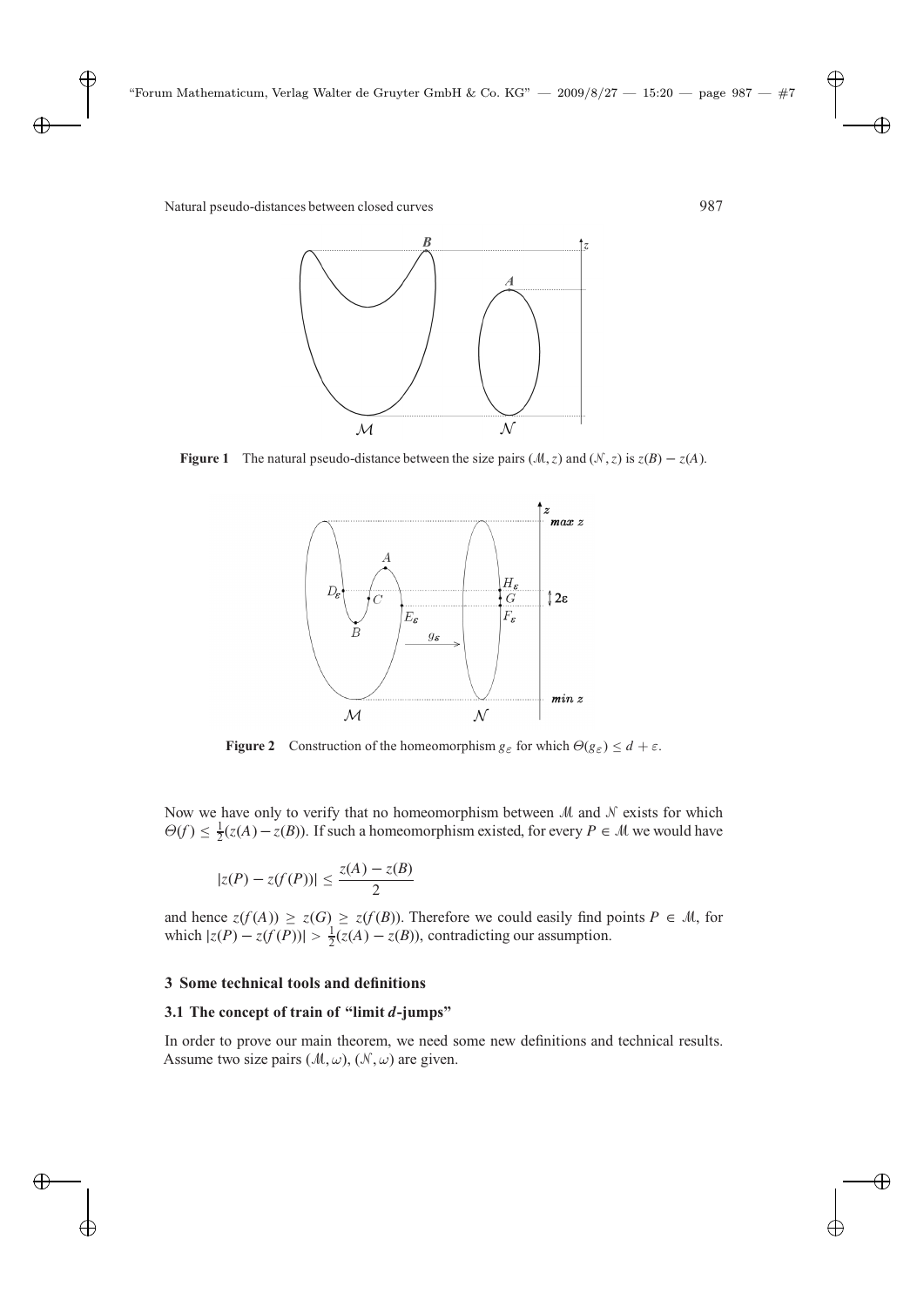The symbol  $S_H(\mathcal{M}, \mathcal{N})$  will denote the set of all sequences of homeomorphisms  $(f_n)$  in  $H(M, N)$  such that  $\Theta(f_n) \to d$ . Every sequence in  $S_H(M, N)$  will be called a *d*-approximat*ing sequence*.

Let us consider a sequence  $(f_n) \in S_H(\mathcal{M}, \mathcal{N})$ . We shall say that a pair of points  $(P, Q) \in$  $M \times N$  is in relation with respect to  $(f_n)$  if a sequence  $(P_r)$  in M exists, together with a strictly increasing sequence  $(i_r)$  in N such that

$$
(P,Q)=\lim_{r}(P_r,f_{i_r}(P_r)).
$$

In this case we shall write either  $P_{\rho}Q$  or  $Q_{\rho}P$ , indifferently.

In the following part of this section we shall assume that  $0 < d < +\infty$ . The following compact sets are defined with respect to each  $d$ -approximating sequence  $(f_n)$ :

$$
\mathbf{N}_{\mathcal{M}}^{+} = \mathbf{N}_{\mathcal{M}}^{+}((f_{n})) = \{ P \in \mathcal{M} \mid \exists Q \in \mathcal{N} : P \rho Q, \ \omega(Q) - \omega(P) = d \}
$$
\n
$$
\mathbf{N}_{\mathcal{M}}^{-} = \mathbf{N}_{\mathcal{M}}^{-}((f_{n})) = \{ P \in \mathcal{M} \mid \exists Q \in \mathcal{N} : P \rho Q, \ \omega(P) - \omega(Q) = d \}
$$
\n
$$
\mathbf{N}_{\mathcal{N}}^{+} = \mathbf{N}_{\mathcal{N}}^{+}((f_{n})) = \{ Q \in \mathcal{N} \mid \exists P \in \mathcal{M} : P \rho Q, \ \omega(P) - \omega(Q) = d \}
$$
\n
$$
\mathbf{N}_{\mathcal{N}}^{-} = \mathbf{N}_{\mathcal{N}}^{-}((f_{n})) = \{ Q \in \mathcal{N} \mid \exists P \in \mathcal{M} : P \rho Q, \ \omega(Q) - \omega(P) = d \}.
$$

In other words, the points P in  $N_{\mu}^+$  are those for which a point  $Q \in \mathcal{N}$  exists, such that the pair  $(P, Q)$  can be approximated arbitrarily well by a pair  $(P_n, f_{i_n}(P_n))$  whose "jump"  $\omega(f_{i_n}(P_n)) - \omega(P_n)$  is arbitrarily close to d. Hence, if we think of  $\omega$  as a "height" function (cf. the examples in the previous section), the points  $P_n$  have images with height approximated by  $\omega(P_n) + d$ . In  $\overline{N}_{\mu}^+$ , the symbol M recalls the manifold to which P belongs, while the symbol  $+$  recalls that, by taking P to Q, we increase the value of the measuring function, i.e. the "jump" starting from the node in  $M$  is "upwards". The notations used for the other three sets are quite analogous. The symbol  $-$  is used as a sign for denoting nodes from which "downwards jumps" start (the starting node belonging to the manifold shown as subscript).

It is clear that, for every point  $P \in \mathbb{N}_{\mathcal{M}}^+$ , a point  $Q \in \mathbb{N}_{\mathcal{N}}^-$  exists such that  $P \rho Q$  (and vice versa), and that an analogous relation holds for the sets  $N_{\text{M}}^{\text{+}}$  and  $N_{\text{N}}^{+}$ . For every sequence of homeomorphisms in  $S_H(\mathcal{M}, \mathcal{N})$  the sets  $\mathbf{N}_{\mathcal{M}} = \mathbf{N}_{\mathcal{M}}^+ \cup \mathbf{N}_{\mathcal{M}}^-$  and  $\mathbf{N}_{\mathcal{N}} = \mathbf{N}_{\mathcal{N}}^+ \cup \mathbf{N}_{\mathcal{N}}^-$  are non-empty because of the compactness of the manifolds and the continuity of the measuring functions.

Now we shall define the concept of "train" for a d-approximating sequence:

**Definition 3.1.** Let  $(N_0, N_1, \ldots, N_k)$  be an ordered  $(k + 1)$ -tuple of points in  $M \cup N$  with  $k \ge 1$  such that, for  $i = 0, \ldots, k - 1$  the following properties hold:

- a)  $\omega(N_{i+1}) = \omega(N_i) + d$ ;
- b)  $N_i \rho N_{i+1}$ .

In this case the ordered set  $(N_0, N_1, \ldots, N_k)$  will be called a *train of limit d-jumps for the sequence*  $(f_n)$  (or, in short, a *train*) and its points will be called *nodes*. The pairs  $(N_i, N_{i+1})$ will be known as the *wagons* of the train. The number k will be called *length of the train* and each train that is not included in any other train will be said to be *maximal*. If  $(N_0, \ldots, N_k)$ is a maximal train, its wagons  $(N_0, N_1)$  and  $(N_{k-1}, N_k)$  will be called *initial* and *final train wagons* (respectively), while  $N_0$  and  $N_k$  will be the *initial* and *final train nodes*. The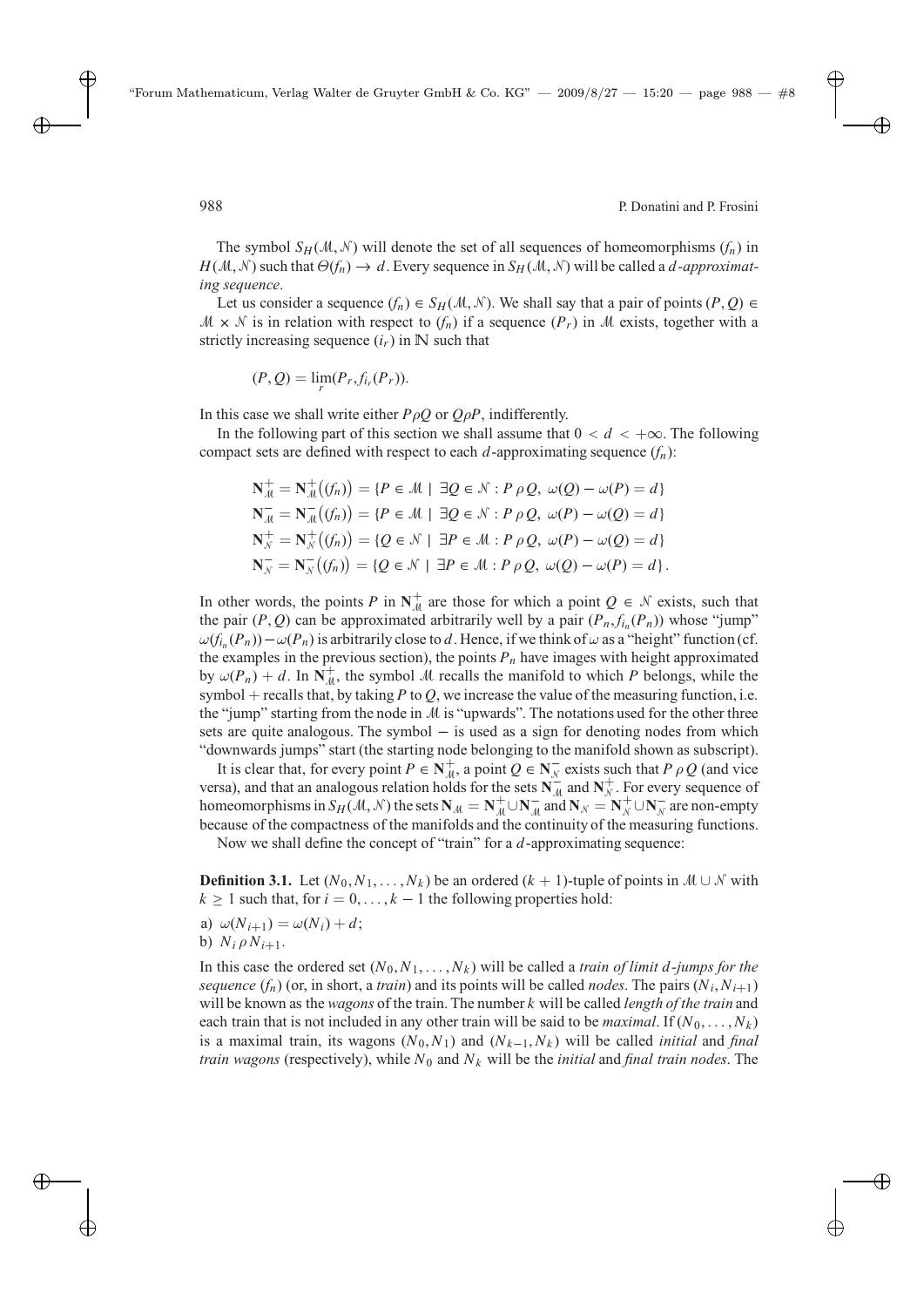

**Figure 3** A train of limit d-jumps given by the quadruple  $(A, B, C, D)$ .

remaining nodes will be called *internal nodes*. The symbol  $W(f_n)$  will denote the set of all the train wagons (for all the existing trains).

Since each point belonging either to  $N_M$  or to  $N_N$  is a node for at least one train, the set of all trains is not empty. Notice that the point  $P$  is an initial node for at least a maximal train if and only if either  $P \in \mathbb{N}_{\mathcal{M}}^+ - \mathbb{N}_{\mathcal{M}}^-$  or  $P \in \mathbb{N}_{\mathcal{N}}^+ - \mathbb{N}_{\mathcal{N}}^-$ , whereas it is a final node if and only if either  $P \in \mathbb{N}_{\mathcal{M}}^-$  –  $\mathbb{N}_{\mathcal{M}}^+$  or  $P \in \mathbb{N}_{\mathcal{N}}^-$  –  $\mathbb{N}_{\mathcal{N}}^+$ .

In Figure 3 we provide a graphic representation of a maximal train  $(A, B, C, D)$ . In this particular case, we have that  $A \in \mathbb{N}_{+}^{+}$ ,  $B \in \mathbb{N}_{+}^{+} \cap \mathbb{N}_{+}^{-}$ ,  $C \in \mathbb{N}_{+}^{+} \cap \mathbb{N}_{N}^{-}$  and  $D \in \mathbb{N}_{+}^{-}$ . Hence A is the initial node and  $D$  is the final train node, while  $B$  and  $C$  are internal nodes. The three ordered pairs  $(A, B), (B, C), (C, D)$  are the three wagons in the train;  $(A, B)$  and  $(C, D)$  are its initial and final wagon, respectively.

In Figure 4 we find the maximal train  $(B, G, A)$  associated to the d-approximating sequence we described in Example 2.7. In fact we can easily prove that  $B\rho G$ ,  $G\rho A$ ,  $z(G)$  –  $z(B) = d$  and  $z(A) - z(G) = d$ . Hence  $B \in \mathbb{N}_{\mathcal{M}}^+$ ,  $G \in \mathbb{N}_{\mathcal{N}}^+ \cap \mathbb{N}_{\mathcal{N}}^-$  and  $A \in \mathbb{N}_{\mathcal{M}}^-$ .

**Remark 3.2.** The example described in Figure 4 shows that the existence of a train of length 2, such that its initial node (in this case  $B$ ) and its final node (in this case  $A$ ) are critical points of the measuring function  $z$ , guarantees that the natural pseudo-distance equals half the distance between two critical values of the measuring function.

Our main goal will be to show that in the case of closed curves it is always possible to construct a sequence of d-approximating homeomorphisms for which we can demonstrate the existence of a train of length 1 or 2, beginning and ending at critical heights for the measuring functions. We shall do that in the next Subsection 3.2 and in Section 4. The example we have just seen justifies our task, since it points out a simple relation between  $d$ and the critical values of z.

Now, in order to attain our goal, we need to introduce the concept of *minimal* d*-approximating sequence*.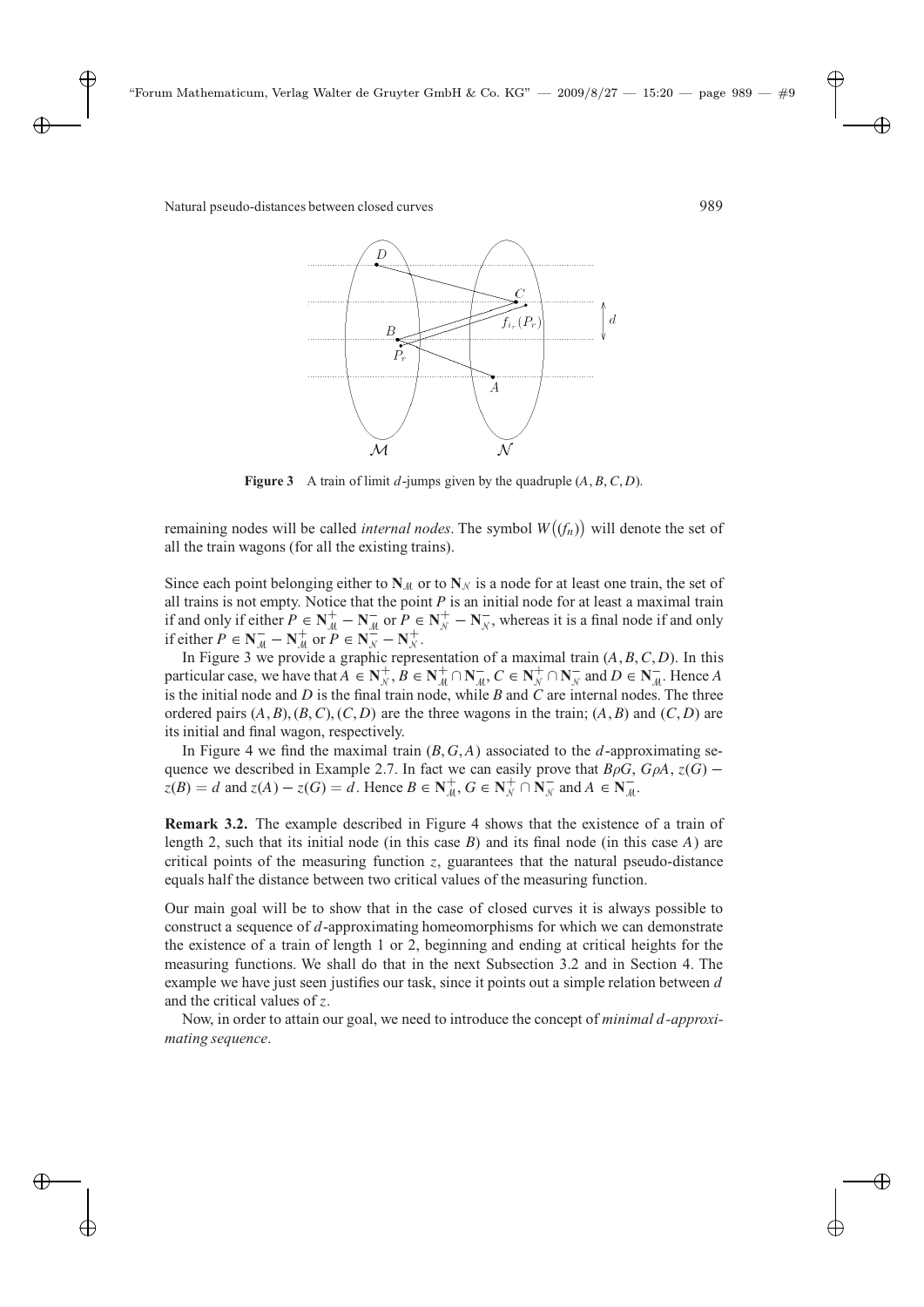

**Figure 4** An example of a train of limit  $d$ -jumps given by the triple  $(B, G, A)$ .

### **3.2 Minimal d-approximating sequences**

The concept of train that we have just mentioned allows us to prove Theorem 2.4 cited in Section 2, and will be central in the following sections, devoted to the proof of the main result in this paper (Theorem 4.5).

In this subsection we shall assume that  $M, N$  are smooth homeomorphic closed manifolds and  $\varphi$ ,  $\psi$  are Morse functions.

As we explained in the introduction, the main goal of this paper is to show that the analytic folding number is either 1 or 2 in the case of closed curves.

The idea is proving that we can always get the existence of a train like the one shown in Remark 3.2. In order to obtain that, from a constructive point of view we need to take a d-approximating sequence and improve it by shortening its trains as much as possible, until we get a train of length 1 or 2, beginning and ending at critical heights for the measuring functions.

This procedure will be carried out in two steps. The former will consist in a reduction of the trains applicable in any dimension, which has been developed and applied in [7] (Lemma 3.6 in this paper) in order that only trains beginning and ending at critical points for the measuring functions remain.

The latter will be a reduction process, expressly developed for the case of curves, allowing us to get a further shortening of trains.

Our goal requires a formal definition of "improving" a d-approximating sequence.

Hence we need to define the following preordering  $\prec$  on the set  $S_H(\mathcal{M}, \mathcal{N})$  of the dapproximating sequences.

**Definition 3.3.** If  $(f_n)$  and  $(g_n)$  are two d-approximating sequences, we set

 $(g_n) \preceq (f_n)$  (or, equivalently,  $(f_n) \succeq (g_n)$ )

if  $\varphi(\mathbf{N}_{\mathcal{M}}^{+}((g_{n}))) \subseteq \varphi(\mathbf{N}_{\mathcal{M}}^{+}((f_{n})))$  and  $\varphi(\mathbf{N}_{\mathcal{M}}^{-}((g_{n}))) \subseteq \varphi(\mathbf{N}_{\mathcal{M}}^{-}((f_{n}))).$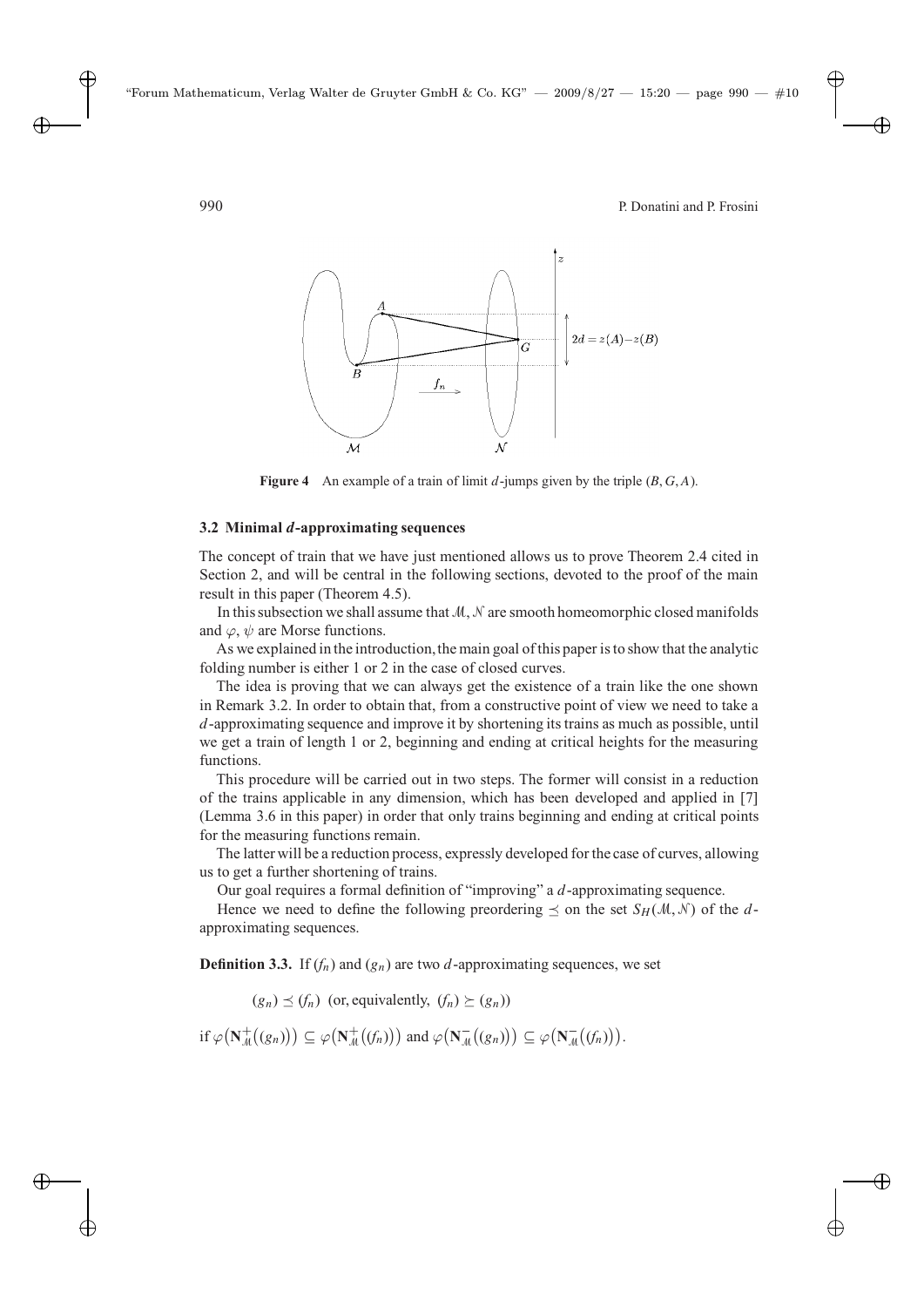**Definition 3.4.** Let  $(f_n)$  and  $(g_n)$  be two d-approximating sequences. We say that  $(g_n) \prec (f_n)$ (or, equivalently,  $(f_n) \succ (g_n)$ ) if  $(g_n) \preceq (f_n)$  and either  $\varphi(\mathbf{N}_{\mathcal{M}}^+((g_n))) \neq \varphi(\mathbf{N}_{\mathcal{M}}^+((f_n)))$  or  $\varphi(\mathbf{N}_{\mathcal{M}}^{-1}((g_n))) \neq \varphi(\mathbf{N}_{\mathcal{M}}^{-1}((f_n)))$  (i.e., at least one of the two inclusions in Definition 3.3 is  $\text{proper}$ ).

We shall say that  $(f_n) \in S_H(\mathcal{M}, \mathcal{N})$  is a *minimal sequence* if no sequence  $(g_n) \in S_H(\mathcal{M}, \mathcal{N})$ exists such that  $(g_n) \prec (f_n)$ .

**Remark 3.5.** The relations  $\leq$  and  $\lt$  could be defined by referring to the nodes in  $N$  in place of the nodes in M. In fact, our definitions immediately imply that the inclusion  $\varphi(\mathbf{N}_{\mathcal{M}}^{+}((g_{n}))) \subseteq \varphi(\mathbf{N}_{\mathcal{M}}^{+}((f_{n})))$  is equivalent to the inclusion  $\psi(\mathbf{N}_{\mathcal{N}}^{-}((g_{n}))) \subseteq$  $\psi(\mathbf{N}_{N}^{-}(f_{n}))$  and the inclusion  $\varphi(\mathbf{N}_{M}^{-}(g_{n})) \subseteq \varphi(\mathbf{N}_{M}^{-}(f_{n}))$  is equivalent to the inclusion  $\psi(\mathbf{N}_{N}^{+}(g_{n})) \subseteq \psi(\mathbf{N}_{N}^{+}(f_{n})).$  An analogous statement holds for proper inclusions.

We observe that, in our definition,  $(g_n) \preceq (f_n)$  *does not* mean that either  $(g_n) \prec (f_n)$  or  $(g_n) = (f_n).$ 

The minimal sequences for  $\prec$  are, in some ways, the best sequences of homeomorphisms whose measure approximates the natural size pseudo-distance, since they minimize the sets  $\varphi(\mathbf{N}_{\mathcal{M}}^{+})$  and  $\varphi(\mathbf{N}_{\mathcal{M}}^{-})$  (and hence the sets  $\psi(\mathbf{N}_{\mathcal{N}}^{+})$  and  $\psi(\mathbf{N}_{\mathcal{M}}^{-})$ , too, i.e. the sets of node heights for the four types of node we have considered). Afterwards, we shall see that it is always possible to construct a d-approximating sequence of homeomorphisms such that the sets  $\varphi(\mathbf{N}_{\mathcal{M}})$  and  $\psi(\mathbf{N}_{\mathcal{N}})$  are finite, and that this can be done by using minimal sequences, too.

The existence of minimal sequences with respect to the preordering  $\prec$  will be important in the following Section 4.

The main tool used in [7] for proving Theorem 2.4 is the following

**Lemma 3.6.** *Assume that*  $0 < d < +\infty$  *and the measuring functions*  $\varphi$ ,  $\psi$  *are Morse. For every sequence of homeomorphisms*  $(f_n)$  *in*  $S_H(\mathcal{M}, \mathcal{N})$  *a new sequence*  $(g_n)$  *exists in*  $S_H(\mathcal{M},\mathcal{N})$  *such that all maximal trains begin and end at critical points of the measuring* functions and  $W((g_n)) \subseteq W((f_n))$ .

**Remark 3.7.** We observe that in Lemma 3.6 the relation  $(g_n) \preceq (f_n)$  is easily implied by the inclusion  $W((g_n)) \subseteq W((f_n))$ .

The following proposition (also used in [9]) shows some properties of the minimal sequences we are going to exploit, under the hypotheses that our measuring functions are Morse. We recall the proof for the reader's convenience.

**Proposition 3.8.** *Assume that*  $0 < d < +\infty$  *and the measuring functions*  $\varphi$ ,  $\psi$  *are Morse*,  $and set \mathcal{A} = \{z \in \mathbb{R} | \exists c_1, c_2 \in \varphi(K_{\varphi}) \cup \psi(K_{\psi}), r, s \in \mathbb{N} : z - c_1 = rd, c_2 - z = sd\}.$  Then *the following statements hold:*

- (a) *If a train for a* d*-approximating sequence begins and ends at critical points of the measuring functions, the heights of its nodes belong to the finite set* A*.*
- (b) *For every d-approximating sequence*  $(f_n)$ *, a minimal sequence*  $(h_n) \preceq (f_n)$  *exists whose maximal trains begin and end at critical points of the measuring functions.*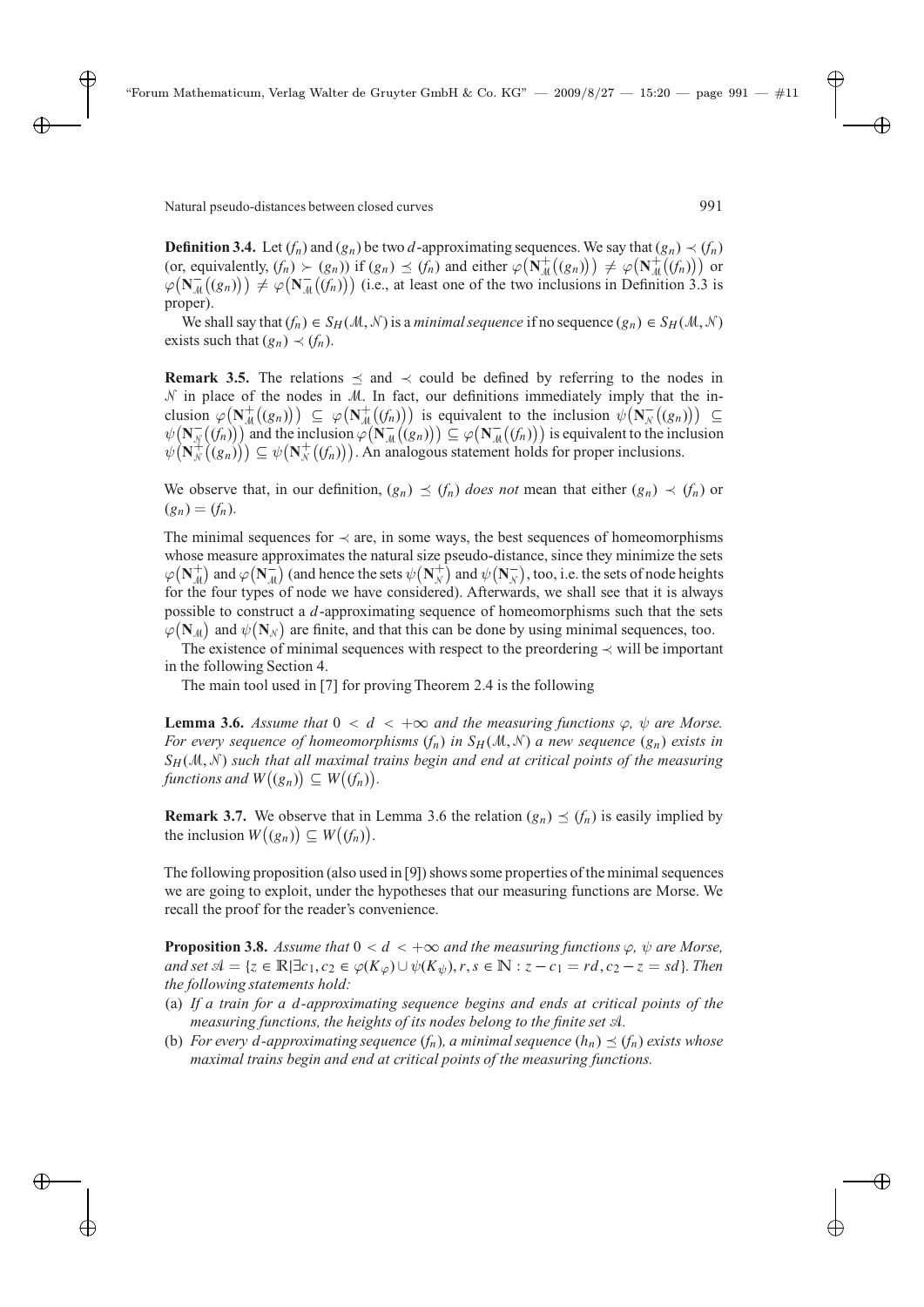$\Box$ 

(c) If a d-approximating sequence  $(g_n)$  is minimal, the height of every node of its trains *belongs to the finite set* A*.*

*Proof.* (a) It trivially follows from the definition of train. The finiteness of  $\mathcal A$  follows from the finiteness of the sets  $K_{\varphi}$  and  $K_{\psi}$  (here we are using the hypothesis that the measuring functions are Morse).

(b) Lemma 3.6 ensures that we can take a sequence  $(g_n) \preceq (f_n)$  whose maximal trains begin and end at critical points of the measuring functions. The previous statement (a) and the definition of the relation  $\prec$  imply that no infinite descending chain  $((g_n) \succ (g_n^1) \succ$  $(g_n^2) \succ \dots$ ) beginning at  $(g_n)$  can exist. Let us consider the last term  $(g_n)$  in a maximal descending chain beginning at  $(g_n)$ . Obviously,  $(g'_n)$  is a minimal d-approximating sequence. Unfortunately, statement (b) is still not proved, since some maximal train of  $(g'_n)$  could either begin or end at regular points of the measuring functions, contrary to what happens for  $(g_n)$ . However, by applying Lemma 3.6 to  $(g'_n)$  we get a new d-approximating sequence  $(h_n)$  that is still minimal and has the required property about maximal trains.

(c) Because of previous statement (b), a minimal sequence  $(h_n) \preceq (g_n)$  exists whose maximal trains begin and end at critical points of the measuring functions. Since  $(g_n)$  is already minimal, it follows that  $\varphi(\mathbf{N}_{\mathcal{M}}^{+}((h_{n}))=\varphi(\mathbf{N}_{\mathcal{M}}^{+}((g_{n})))$  and  $\varphi(\mathbf{N}_{\mathcal{M}}^{-}((h_{n})))=\varphi(\mathbf{N}_{\mathcal{M}}^{-}((g_{n})))$ (and hence  $\psi(\mathbf{N}_{N}^{+}((h_{n}))) = \psi(\mathbf{N}_{N}^{+}((g_{n})))$  and  $\psi(\mathbf{N}_{N}^{-}((h_{n}))) = \psi(\mathbf{N}_{N}^{-}((g_{n})))$ . Statement (a) ensures that  $\varphi(\mathbf{N}_{\mathcal{M}}(h_n)) \cup \psi(\mathbf{N}_{\mathcal{N}}(h_n))$  is included in the finite set  $\mathcal{A}$ , and therefore the same happens to the set  $\varphi(\mathbf{N}_{\mathcal{M}}((g_n))) \cup \psi(\mathbf{N}_{\mathcal{N}}((g_n))).$ 

#### **4 Our main result**

In Section 2 we have recalled (Theorem 2.4) that the natural pseudo-distance between two size pairs is always related to the critical values of their measuring functions.

However, the examples we have displayed suggest that our results can be improved. In fact our examples show an analytic folding number  $k$  that is never greater than 2. In the first part of this section we shall prove (Theorem 4.3) that this condition always holds, under the assumption that  $M$  and  $N$  are two homeomorphic smooth closed curves and the measuring functions  $\varphi$ ,  $\psi$  are Morse.

These hypotheses will make our proofs easier from a technical point of view. In Subsection 4.1 we shall weaken our assumptions and come back to the case of class  $C<sup>1</sup>$  (Theorem 4.5).

So, from now to Subsection 4.1, assume that  $M$ ,  $\mathcal N$  are smooth homeomorphic closed curves and  $\varphi$ ,  $\psi$  are Morse functions.

Now we introduce two useful lemmas. The former clarifies the local nature of the concept of node.

**Lemma 4.1.** *Assume*  $0 < d < +\infty$ *. Let* U *be an open subset of* M *and*  $(f_n)$  *and*  $(g_n)$  *be two* d-approximating sequences such that, for every  $n \in \mathbb{N}$ ,  $f_n$  coincides with  $g_n$  in U. Then **N**<sup>+</sup><sub>M</sub></sub>((*fn*)) ∩ *U* = **N**<sup>+</sup><sub>M</sub><sup>+</sup>((*gn*)</sub>) ∩ *U* and **N**<sub>M</sub><sup>-</sup>((*fn*)) ∩ *U* = **N**<sub>M</sub><sup>-</sup>((*gn*)) ∩ *U*.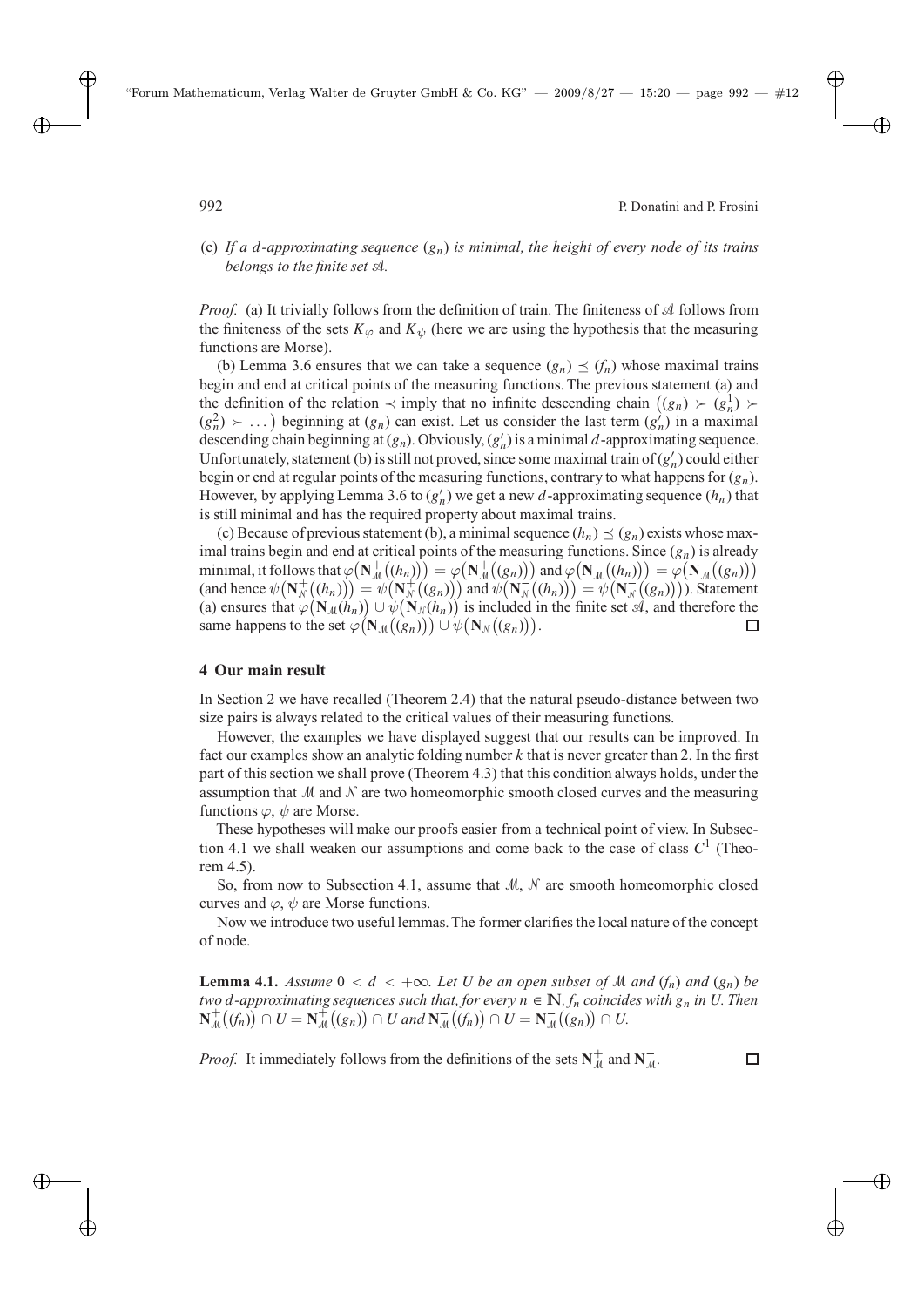A similar result obviously holds for an open subset  $V$  of  $N$ , and can easily be obtained by interchanging the roles of the sequences  $(f_n)$ ,  $(g_n)$  and  $(f_n^{-1})$ ,  $(g_n^{-1})$  in Lemma 4.1.

The useful property described by the following lemma justifies the introduction of the concept of minimal sequence in the case of closed curves.

**Lemma 4.2.** *Let* M *and* N *be two homeomorphic closed curves for which*  $0 < d < +\infty$ *, and*  $(f_n)$  *be a minimal d-approximating sequence. Then, for every*  $N \in \mathbb{N}_{\text{d}}^+$ , *either*  $\varphi(N)$ *is a critical value for the function*  $\varphi$ *, or the number*  $\varphi(N) + d$  *is a critical value for the*  $function \psi$ .

In other words, under the hypotheses of the lemma (possibly by exchanging the roles of the two curves), if we consider the heights of two consecutive nodes in a train of a minimal sequence, at least one of them is a critical value.

*Proof.* We shall prove that, if  $\varphi(N)$  is not a critical value for  $\varphi$  and  $\varphi(N)+d$  is not a critical value for the function  $\psi$ , then we can get a new d-approximating sequence  $(f_n)$  such that  $(\hat{f}_n) \prec (f_n)$ , contradicting the assumption that  $(f_n)$  is minimal.

Let us call  $D_{\varepsilon}^{\varphi}$  the open set  $\{P \in \mathcal{M} : |\varphi(P) - \varphi(N)| < \varepsilon\}$  and  $D_{2\varepsilon}^{\psi}$  the open set  ${Q \in \mathcal{N} : |\psi(Q) - (\varphi(N) + d)| < 2\varepsilon},$  and choose  $\varepsilon > 0$  so small that

i)  $\overline{D_{\varepsilon}^{\varphi}}$  does not contain critical points for  $\varphi$ ;

ii)  $\partial D_{\varepsilon}^{\varphi}$  does not contain nodes belonging to  $N_{\mu}^{+}((f_{n}))$ ;

iii)  $D_{2\varepsilon}^{\psi}$  does not contain critical points for  $\psi$ .

The existence of such an  $\varepsilon$  is ensured by the assumption that  $\varphi(N)$  is not a critical value for  $\varphi$  and  $\varphi$ (N) + d is not a critical value for the function  $\psi$ , and by the fact that the set of heights of the nodes is finite (see Proposition 3.8(c)).

Condition ii) implies that an  $\eta > 0$  exists such that, for any large enough n,  $\psi(f_n(P))$  –  $\varphi(P) \leq d - \eta$  for every P in the set  $\partial D_{\varepsilon}^{\varphi}$ . In fact, if that inequality did not hold, at least one of the points in the set  $\partial D_{\varepsilon}^{\varphi}$  should be a node belonging to  $\mathbf{N}_{\mu}^{+}((f_{n}))$ , contradicting ii). This is a consequence of the compactness (actually finiteness, since  $\psi$  is Morse) of the set  $\partial D_{\varepsilon}^{\varphi}$ (cf. [7], Lemma 4.1).

Now, before constructing the required sequence  $(\hat{f}_n)$ , let us prove that a sequence  $(\tilde{f}_n)$  ∈  $S_H(\mathcal{M}, \mathcal{N})$  exists such that  $\tilde{f}_n = f_n$  in the closed set  $\mathcal{M} - D_{\varepsilon}^{\varphi}$  and  $\mathbf{N}_{\mathcal{M}}^+(\tilde{f}_n) \cap D_{\varepsilon}^{\varphi} = \emptyset$  (in other words, we can eliminate all "upwards" wagons from M to N, beginning in  $\overline{D^{\varphi}_{\varepsilon}}$ ). We shall use  $(\tilde{f}_n)$  as an intermediate step to define  $(\hat{f}_n)$ .

So, we set  $\tilde{f}_n(P) = f_n(P)$  for  $P \in \mathcal{M} - D_{\varepsilon}^{\varphi}$ .

Let us define  $\tilde{f}_n(P)$  in the case  $P \in D_{\varepsilon}^{\varphi}$ .

If  $P \in D_{\varepsilon}^{\varphi}$  and  $f_n(P)$  is not a critical point for  $\psi$ , consider the open set  $\ell$ , defined as the connected component of  $f_n(D_{\varepsilon}^{\varphi}) - K_{\psi}$  containing  $f_n(P)$ . Then call  $E_1$  and  $E_2$  the ends of the closure of the arc  $\ell$ . By construction, each of them is either a point belonging to  $f_n(\partial D_\varepsilon^\varphi)$  or a critical point for  $\psi$  belonging to  $f_n(D_{\varepsilon}^{\varphi})$  (see Figure 5).

It is easy to see that, since  $D_{\varepsilon}^{\varphi} \cap K_{\varphi} = \emptyset$  and  $\ell \cap K_{\psi} = \emptyset$ , a real number  $\lambda_P$  in the open interval (0, 1) and a point  $Q = Q(P) \in \ell$  exist (and are uniquely defined) such that

$$
\varphi(P) = \lambda_P \varphi(f_n^{-1}(E_1)) + (1 - \lambda_P) \varphi(f_n^{-1}(E_2))
$$
  

$$
\psi(Q) = \lambda_P \psi(E_1) + (1 - \lambda_P) \psi(E_2).
$$

Hence, we shall set  $\tilde{f}_n(P) = Q$ .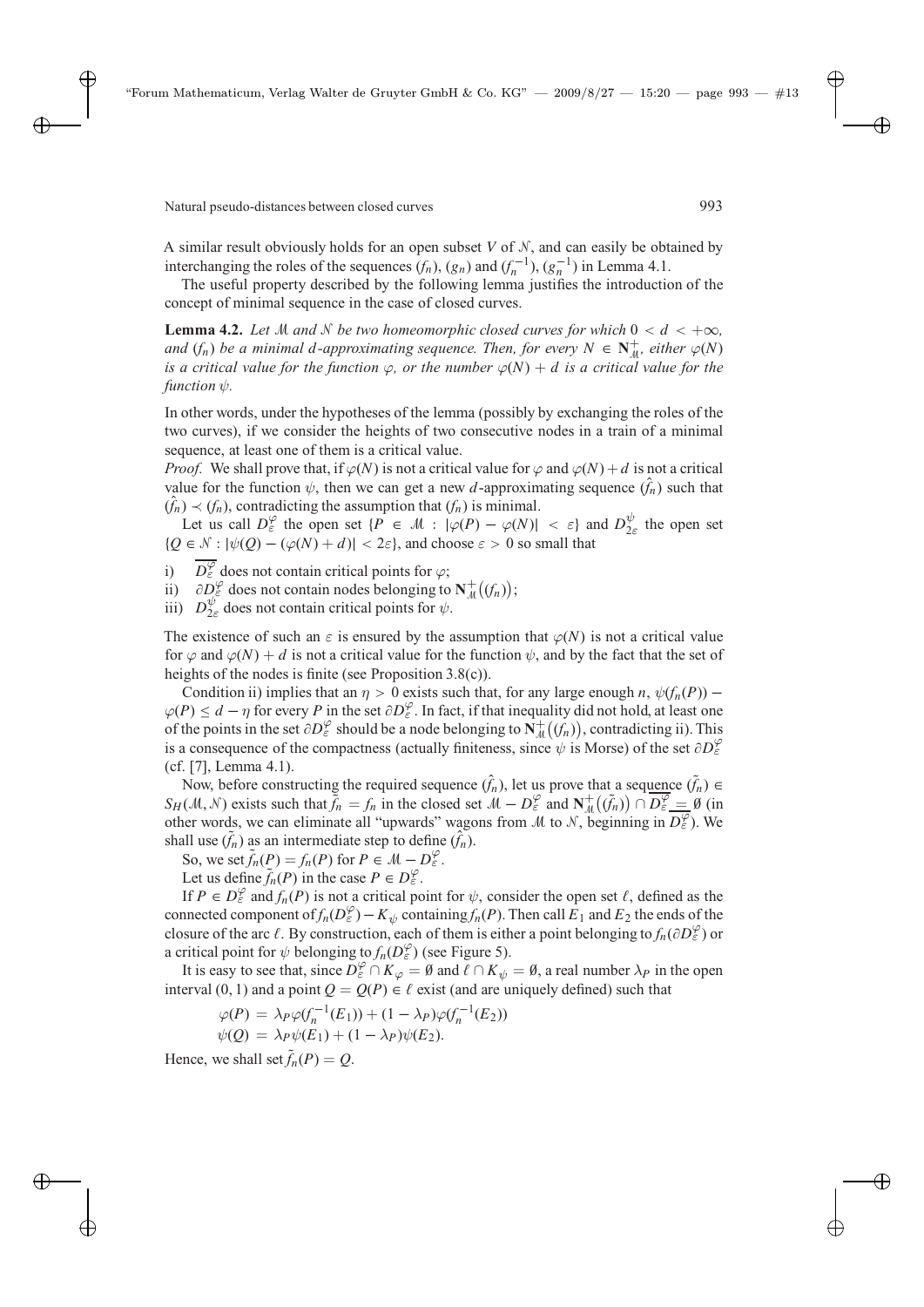

**Figure 5** In this example a connected component  $\ell$  of the set  $f_n(D_\epsilon^\varphi) - K_\psi$ , containing P, is represented on the right (thick line).

If  $P \in D_{\varepsilon}^{\varphi}$  but  $f_n(P)$  is a critical point for  $\psi$ , we shall simply set  $\tilde{f}_n(P) = f_n(P)$  (so the two homeomorphisms  $\tilde{f}_n$  and  $f_n$  will even coincide in the set  $M - (D \varepsilon - f_n^{-1}(K \psi)))$ .

In practice, we proceed this way in order to get the function  $\psi \circ \tilde{f}_n \circ \varphi^{-1}$  to be linear on the interval  $\varphi(f_n^{-1}(\ell))$  for each connected component  $\ell$  of  $f_n(D_\varepsilon^\varphi) - K_\psi$  (note that the restriction of  $\varphi$  to  $f_n^{-1}(\ell)$  is invertible). This relaxing procedure is the tool we use to eliminate all "upwards" wagons from M to N, beginning in  $D_{\varepsilon}^{\varphi}$ .

From the linearity of  $\psi \circ \tilde{f}_n \circ \varphi^{-1}$  (and hence of  $\psi \circ \tilde{f}_n \circ \varphi^{-1} - id$ ) on the interval  $\varphi(f_n^{-1}(\ell))$ , for each connected component  $\ell$  in  $f_n(D_\varepsilon^\varphi) - K_\psi$ , it follows that the extrema of  $\psi \circ \tilde{f}_n \circ \varphi^{-1} - id$  are taken at the two points on the boundary of  $\varphi(f_n^{-1}(\ell))$ , that is, two points  $\varphi(A), \varphi(B)$  with  $A, B \in \partial(f_n^{-1}(\ell)).$ 

This means that, for every  $P \in D_{\varepsilon}^{\varphi}$ , two points A and B exist  $(A = B = P$  if  $f_n(P) \in K_{\psi}$ such that each of them is either a point belonging to  $\partial D_{\varepsilon}^{\varphi}$  or a point of  $D_{\varepsilon}^{\varphi}$  that is also the inverse image by  $f_n$  of a critical point for  $\psi$ , and

(1) 
$$
\psi(f_n(A)) - \varphi(A) = \psi(\tilde{f}_n(A)) - \varphi(A)
$$

$$
\leq \psi(\tilde{f}_n(P)) - \varphi(P)
$$

$$
\leq \psi(\tilde{f}_n(B)) - \varphi(B) = \psi(f_n(B)) - \varphi(B).
$$

Hence  $\Theta(\tilde{f}_n) \leq \Theta(f_n)$ , and so the new sequence  $(\tilde{f}_n)$  is a *d*-approximating sequence, <u>to</u>o.

Since  $f_n$  and  $\tilde{f}_n$  coincide outside  $D_{\varepsilon}^{\varphi}$ , and in particular outside the closed set  $\overline{D_{\varepsilon}^{\varphi}}$ , by construction, Lemma 4.1 guarantees that the equalities

(2) 
$$
\mathbf{N}_{\mathcal{M}}^{+}(\tilde{f}_{n}) \cap (\mathcal{M} - \overline{D_{\varepsilon}^{\varphi}}) = \mathbf{N}_{\mathcal{M}}^{+}(f_{n}) \cap (\mathcal{M} - \overline{D_{\varepsilon}^{\varphi}})
$$

$$
\mathbf{N}_{\mathcal{M}}^{-}(\tilde{f}_{n}) \cap (\mathcal{M} - \overline{D_{\varepsilon}^{\varphi}}) = \mathbf{N}_{\mathcal{M}}^{-}(f_{n}) \cap (\mathcal{M} - \overline{D_{\varepsilon}^{\varphi}})
$$

hold, i.e., every upwards (downwards) wagon for  $(f_n)$  arriving from  $M - \overline{D_{\varepsilon}^{\varphi}}$  at the set N is also an upwards (downwards) wagon for  $(\tilde{f}_n)$  arriving from  $\tilde{M} - \overline{D_{\epsilon}^{\varphi}}$  at  $\tilde{N}$ , and vice versa.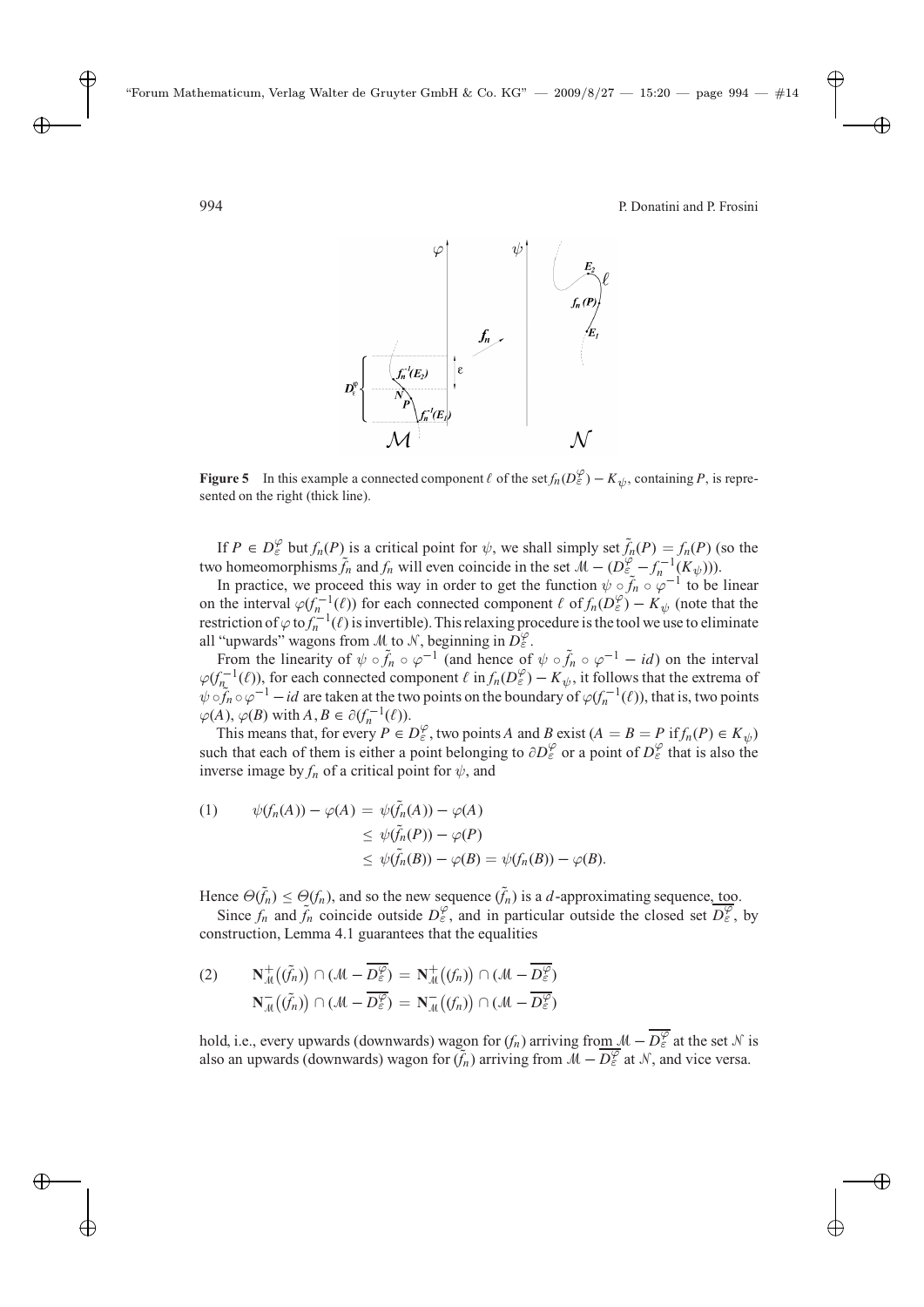Now we are going to prove the equality

$$
(3) \qquad \mathbf{N}_{\mathcal{M}}^{+}\big(\tilde{f}_{n}\big)\big) \cap \overline{D_{\varepsilon}^{\varphi}} = \emptyset,
$$

saying that no upwards wagon from M to N beginning in  $\overline{D_{\varepsilon}^{\varphi}}$  exists.

If a  $N' \in \mathbb{N}_{\mathcal{M}}^+(\tilde{f}_n) \cap \overline{D_{\varepsilon}^{\varphi}}$  existed, then a sequence  $(P_n)$  in  $D_{\varepsilon}^{\varphi}$  would exist such that, possibly by extracting a subsequence,  $\psi(\tilde{f}_n(P_n)) - \varphi(P_n) \to d$ . (The possibility of assuming  $P_n \in D_{\varepsilon}^{\varphi}$  can easily be obtained in the case  $N' \in D_{\varepsilon}^{\varphi}$ ; in the case  $N' \in \partial D_{\varepsilon}^{\varphi}$  this is ensured by the coincidence of *f<sub>n</sub>* and  $\tilde{f}_n$  outside  $D_\varepsilon^\varphi$  and by hypothesis ii), which states that  $\partial D_\varepsilon^\varphi$  does not contain nodes belonging to  $N^+_{\mathcal{M}}((f_n))$ ).

Hence, because of (1), a sequence  $(B_n)$  would also exist such that  $\psi(f_n(B_n)) - \varphi(B_n) \to d$ , where each  $B_n$  is either a point belonging to  $\partial D_{\varepsilon}^{\varphi}$  or a point of  $D_{\varepsilon}^{\varphi}$  that is also the inverse image by  $f_n$  of a critical point for  $\psi$ .

Since we have seen that, for any large enough  $n, \psi \circ f_n - \varphi \leq d - \eta$  in  $\partial D_{\varepsilon}^{\varphi}$ , then  $B_n \notin \partial D_{\varepsilon}^{\varphi}$ , and hence it is the inverse image by  $f_n$  of a critical point for  $\psi$  belonging to  $f_n(D_\varepsilon^\varphi)$ . Therefore,  $B_n \in D_\varepsilon^\varphi$ , and so  $|\varphi(B_n) - \varphi(N)| < \varepsilon$ , for any large enough n (where N is the node cited in the statement of our Lemma 4.2). Moreover,

$$
|\psi(f_n(B_n)) - (\varphi(N) + d)| \leq |\psi(f_n(B_n)) - \varphi(B_n) - d| + |\varphi(B_n) - \varphi(N)|.
$$

Therefore, for any large enough  $n$  the inequality

 $|\psi(f_n(B_n)) - (\varphi(N) + d)| < 2\varepsilon$ 

holds, contradicting property iii), since  $f_n(B_n)$  is a critical point of  $\psi$ .

So we have proved that the new  $d$ -approximating sequence  $(f_n)$  has no wagon going upwards from  $\overline{D_{\varepsilon}^{\varphi}}$  to  $\mathcal{N}$ .

Unfortunately, we cannot ensure that  $(\tilde{f}_n) \preceq (f_n)$ , since the inclusion  $\mathbf{N}_{\mathcal{M}}^ ((\tilde{f}_n)) \subseteq \mathbf{N}_{\mathcal{M}}^ ((f_n))$ is not guaranteed (in fact, it could be  $N_{\overline{A}}^{-}(\tilde{f}_n) \cap \overline{D_{\varepsilon}^{\varphi}} \not\subseteq N_{\overline{A}}^{-}((f_n) \cap \overline{D_{\varepsilon}^{\varphi}})$ .

We can remedy this problem by applying Lemma 3.6 to  $(\hat{f}_n)$ . In this way we get a new sequence  $(\hat{f}_n)$  whose wagons are wagons for  $(\tilde{f}_n)$ , too. Therefore (2) and (3) imply that the equalities

$$
N_{\mathcal{M}}^{+}(\hat{f}_{n})\cap(\mathcal{M}-\overline{D_{\varepsilon}^{\varphi}})\subseteq N_{\mathcal{M}}^{+}((f_{n}))\cap(\mathcal{M}-\overline{D_{\varepsilon}^{\varphi}})
$$

$$
N_{\mathcal{M}}^{-}(\hat{f}_{n})\cap(\mathcal{M}-\overline{D_{\varepsilon}^{\varphi}})\subseteq N_{\mathcal{M}}^{-}((f_{n}))\cap(\mathcal{M}-\overline{D_{\varepsilon}^{\varphi}})
$$

$$
N_{\mathcal{M}}^{+}(\hat{f}_{n})\cap\overline{D_{\varepsilon}^{\varphi}}=\emptyset
$$

hold.

Since all maximal trains for  $(\hat{f}_n)$  begin and end at critical points of the measuring functions, and the set  $\overline{D_{\epsilon}^{\varphi}}$  does not contain critical points for  $\varphi$  (Property i)), the equality  $\mathbf{N}_{\mu}^{+}(\hat{f}_{n})$  $\overline{D_{\varepsilon}^{\varphi}} = \emptyset$  implies the equality  $\overline{N_{\mathcal{M}}}(f_n) \cap \overline{D_{\varepsilon}^{\varphi}} = \emptyset$ .

It follows that  $(\hat{f}_n) \preceq (f_n)$ .

Since  $\overline{D_{\varepsilon}^{\varphi}}$  does not meet  $\mathbf{N}_{\mu}^{+}(\hat{f}_{n})$ , but contains at least one node of  $\mathbf{N}_{\mu}^{+}((f_{n}))$ , it follows that  $(\hat{f}_n) \prec (f_n)$ , contradicting the hypothesis that  $(f_n)$  is a minimal sequence.  $\Box$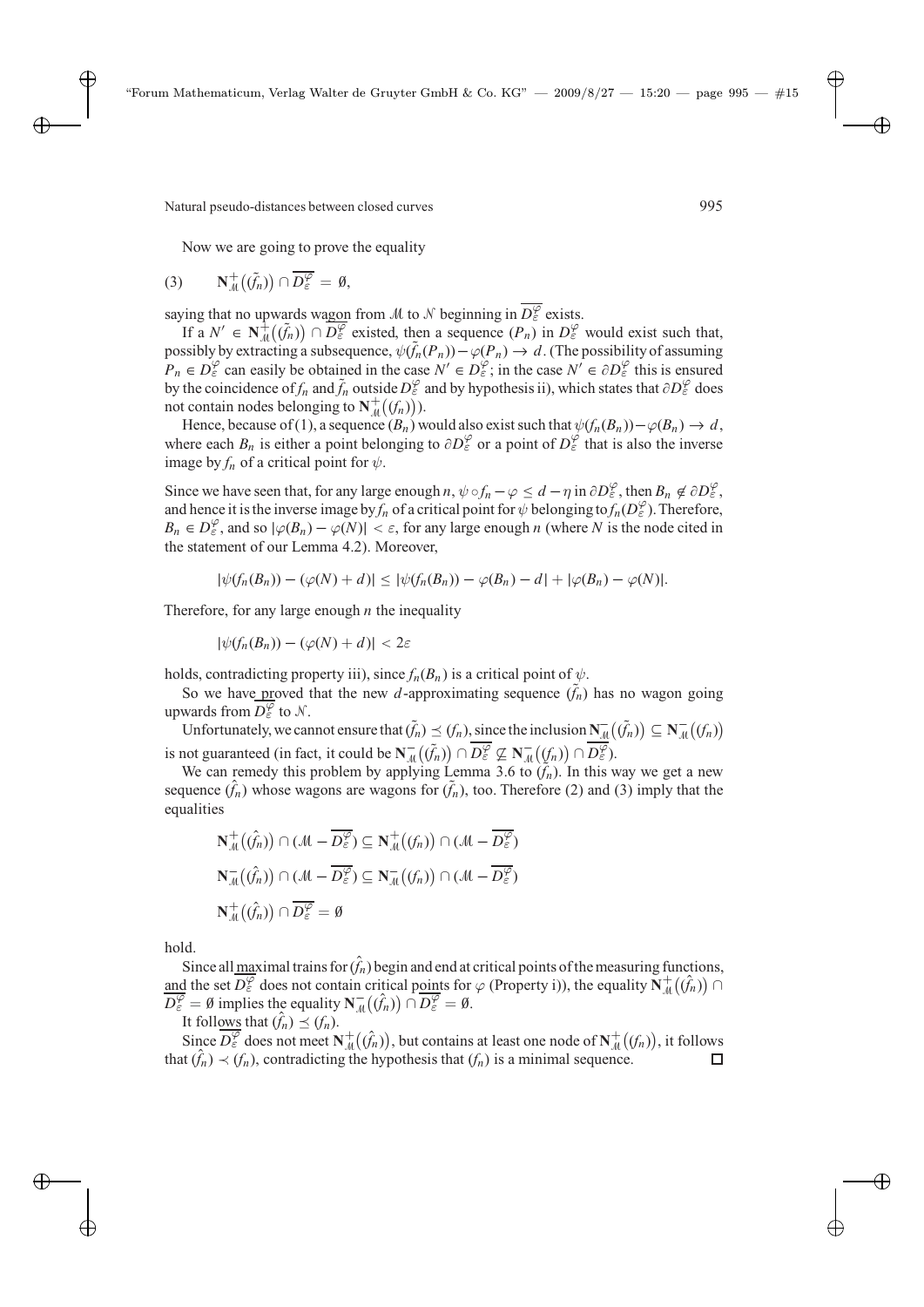Let us apply Lemma 4.2 to prove that the analytic folding number is never greater than 2 for the closed curves.

**Theorem 4.3.** *Assume that* M *and* N *are two homeomorphic smooth closed curves and that*  $\varphi : \mathcal{M} \to \mathbb{R}$  and  $\psi : \mathcal{N} \to \mathbb{R}$  are two Morse functions. Then, if d denotes the natural *pseudo-distance between the size pairs*  $(M, \varphi)$  *and*  $(N, \psi)$ *, at least one of the following properties holds:*

- a) d equals the distance between a critical value of  $\varphi$  and a critical value of  $\psi$ .
- b) d *equals half the distance between two critical values of* ϕ*.*
- c) d *equals half the distance between two critical values of* ψ*.*

*Proof.* If  $d = 0$ , then  $\varphi$  and  $\psi$  have the same global minimum  $\mu$ . Hence,  $d = |\mu - \mu|$  and the statement is trivial. So let us assume  $d > 0$ . Let  $(f_n)$  be a minimal sequence whose maximal trains begin and end at critical points of the measuring functions (Proposition 3.8(b)) and suppose  $N' \in \mathcal{N}$  is the initial node of a maximal train (if no maximal train begins in  $\mathcal{N}$ , it is sufficient to exchange the roles of our curves). Therefore  $\psi(N')$  is a critical value for the measuring function  $\psi$ . Let  $N \in \mathcal{N}$  be the next node in the train. If  $\varphi(N) \in \varphi(K_{\varphi})$ , then condition a) holds. Otherwise, call  $N'' \in \mathcal{N}$  the next node (N'' exists because  $\varphi(N) \notin \varphi(K_{\varphi})$ , and so it is not the final node of the train). Lemma 4.2 ensures that  $\psi(N'') = \varphi(N) + d \in$  $\psi(K_{\psi})$ . Therefore  $d = \frac{1}{2} |\psi(N'') - \psi(N')|$  and property c) holds.  $\Box$ 

**Remark 4.4.** Lemma 4.2 may be considered analogous to Lemma 5.2 proved in [9] for surfaces, but the techniques used in the proof are different, since here we can use linear maps in place of harmonic maps. Consequently, we succeed in getting more information about the position of the images of critical points. As a result, in both the 1-dimensional and the 2-dimensional case, we can prove that if we consider the heights of  $m$  consecutive nodes in a train of a minimal sequence, at least one of them is a critical value, but we have to suppose  $m > 2$  for curves and  $m > 3$  for surfaces, depending on the different techniques and dimensional constraints involved in our proofs. This difference explains why the statement of Theorem 5.7 in [9] (for surfaces) is weaker than the statement of Theorem 4.5 in this paper, concerning curves.

### **4.1 Weakening the hypotheses about the regularity of curves and measuring functions**

Until now we have considered smooth closed curves and Morse measuring functions. By repeating the same proofs we have used in [7] to weaken our hypotheses about regularity, we can get our main result via an approximation procedure:

**Theorem 4.5.** Assume that M and N are two homeomorphic closed curves of class  $C^1$ *and that*  $\varphi : \mathcal{M} \to \mathbb{R}$  *and*  $\psi : \mathcal{N} \to \mathbb{R}$  *are two functions of class*  $C^1$ *. Then, if d denotes the natural pseudo-distance between the size pairs*  $(M, \varphi)$  *and*  $(N, \psi)$ *, at least one of the following properties holds:*

- a) d equals the distance between a critical value of  $\varphi$  and a critical value of  $\psi$ .
- b) *d* equals half the distance between two critical values of  $\varphi$ .
- c) d *equals half the distance between two critical values of* ψ*.*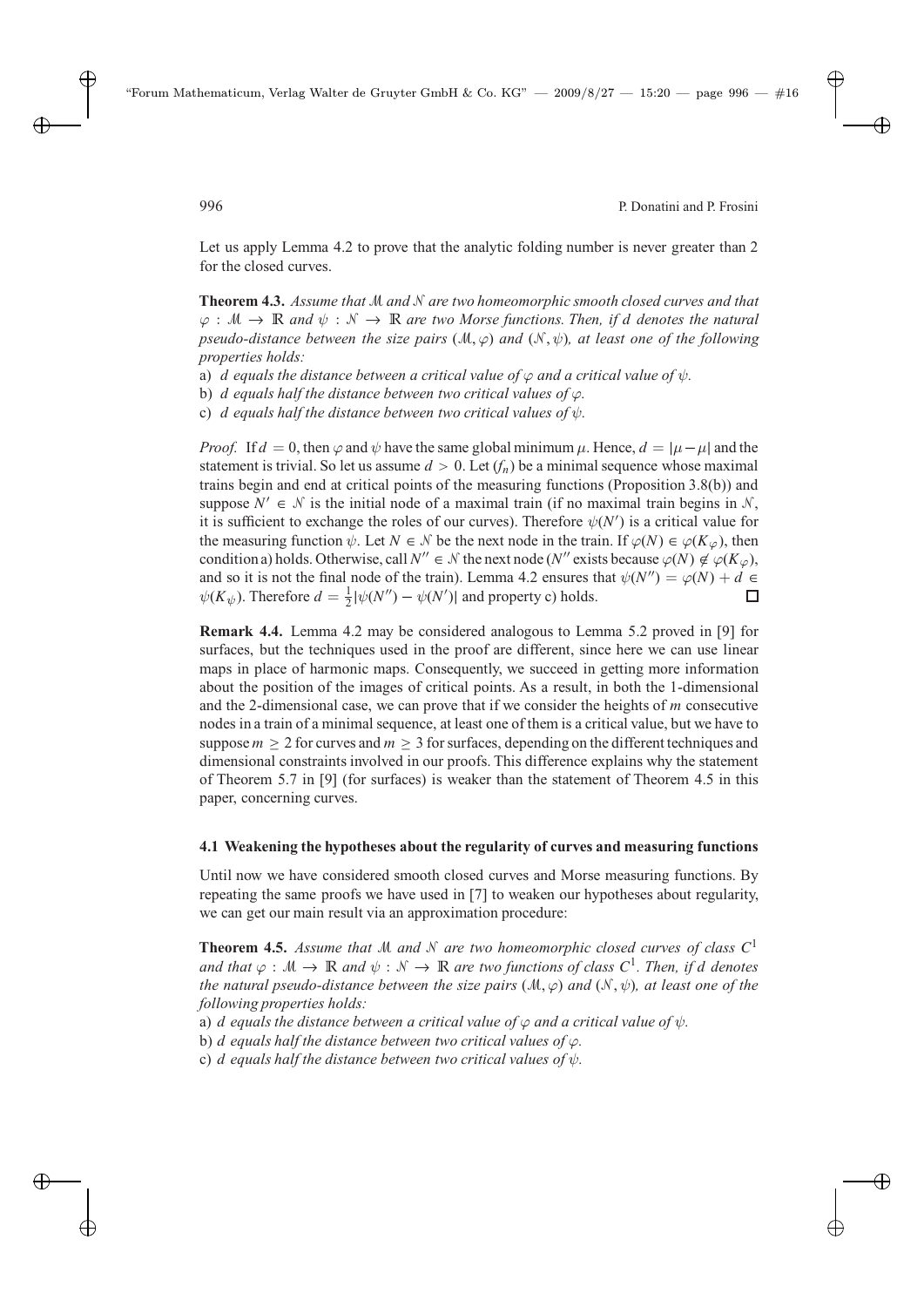Examples 2.6 and 2.7, showing two cases for which the analytic folding number equals 1 and 2 respectively, demonstrate that the result of Theorem 4.5 is the best possible result for closed curves.

### **5 Conclusions and further research**

In this paper we have proved that for closed curves the relation between the natural pseudodistance and the critical values of the measuring functions is stronger than the one we proved in [7] for the general dimensions and the one we proved in [9] for surfaces. In fact, Theorem 4.5 shows that the natural pseudo-distance between two closed curves is always either the distance or half the distance between two suitable critical values of the measuring functions. The examples we have given in this paper show that our result cannot be further improved. Therefore Theorem 4.5 completely solves the problem of determining the possible values for the natural pseudo-distance in the 1-dimensional case.

Unfortunately, both the linearization technique used in this paper and the one used in [9] do not seem to be suitable for studying the *n*-dimensional case. Hence the following question naturally arises. Do two *n*-manifolds associated with two regular measuring functions  $\varphi$ ,  $\psi$ exist such that their pseudo-distance equals neither  $D$ ,  $D/2$  nor  $D/3$ , for D varying in the set of all distances between the critical values of  $\varphi$  and  $\psi$ ?

In our further research we intend to study this problem and the availability of new techniques to consider the general  $n$ -dimensional case. However, it is interesting to note that we do not know of examples where the analytic folding number is strictly greater than 2, even in the bidimensional case.

The difficulty in finding examples where the analytic folding number equals 3, if any exist, deserves some further remarks. One technique that can be used for computing natural size pseudo-distances is based on *size functions*(cf. [8]). The computation of size functions is usually easy, and gives us a lower bound  $s$  for natural size pseudo-distances. Obviously, when we are able to show a sequence  $(f_i)$  of homeomorphisms for which  $\lim_i \Theta(f_i) = s$ , we can claim that the natural size pseudo-distance equals s. The key point is that the best lower bound  $s$  we can obtain is either the distance, or half the distance, between two suitable critical values of the measuring functions (cf. Theorem 2 in [8]). Therefore, even though an example where the analytic folding number equals 3 may exist, we are not able to find and recognize it using the previously described technique. Apparently, new techniques should be developed.

As regards the use of a linearization procedure in our study, this corresponds to the property that the deformation due to tension fields decreases both the energy and the maximum change of the measuring functions, provided that we are far from their critical points. In higher dimensions, the use of different kinds of deformation (e.g. curvature evolution of the level lines of the measuring functions) might be investigated. The main problem seems to be the possible birth of degeneracies.

As another line of research, it might be interesting to examine the possibility of moving from the study of trains of limit  $d$ -jumps to the study of relations obtained as limits of the d-approximating sequences of homeomorphisms, with respect to the Hausdorff (or another more suitable) topology.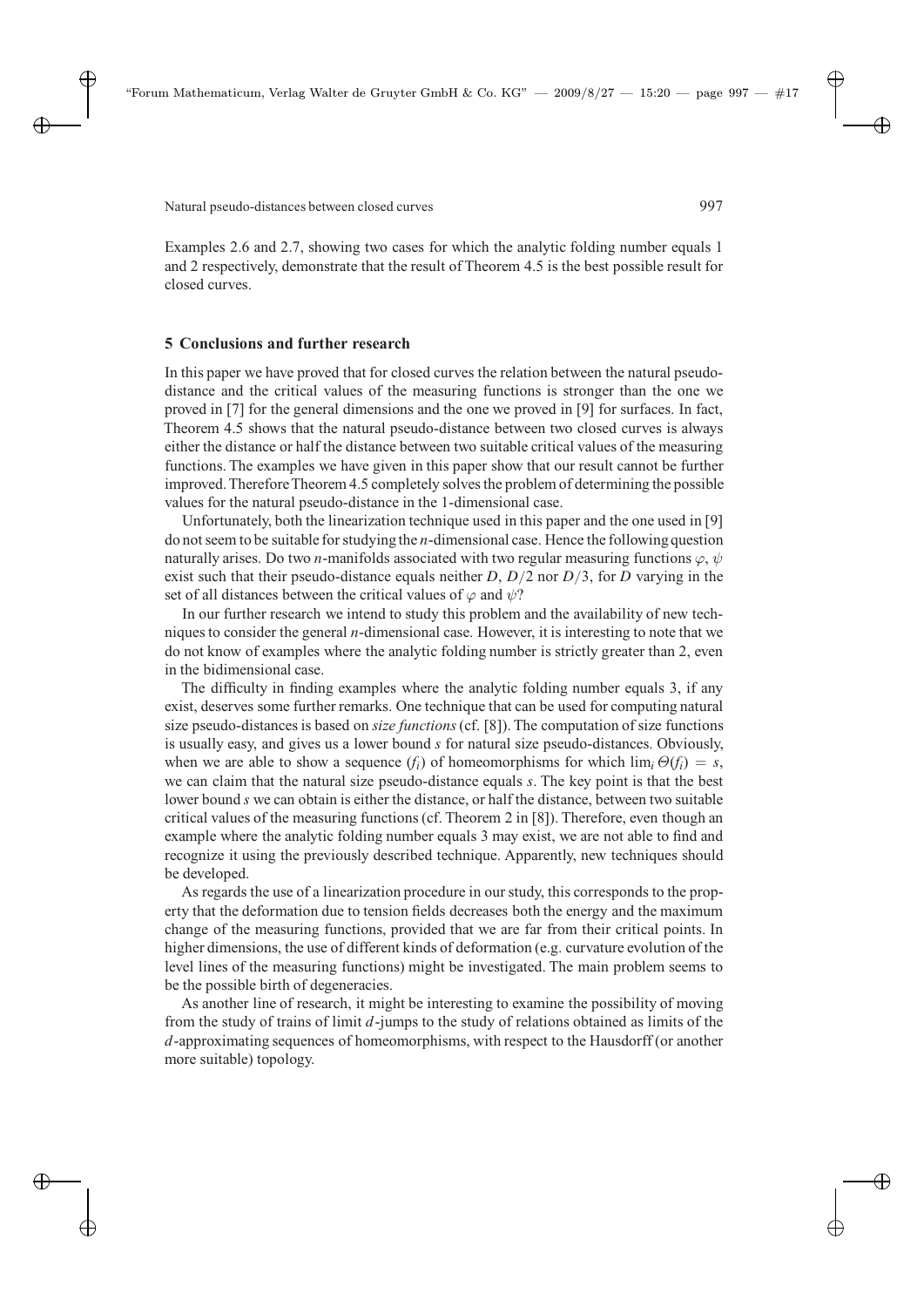In conclusion, various interesting questions remain open and deserve further study and research.

**Acknowledgement.** This work was partially supported by MIUR (Italy), ARCES (Italy), INdAM-GNSAGA (Italy) and NATO. Investigation supported by the University of Bologna (Funds for selected research topics).

We wish to thank M. Ferri for our helpful discussions. Anyway, the authors are solely responsible for any mistakes.

This paper is dedicated to S. Endrigo.

## **References**

- [1] Allili M., Corriveau D., Ziou D.: Morse Homology Descriptor for Shape Characterization. Proceedings of the International Conference on Pattern Recognition, Cambridge (UK), (4) 2004, pp. 27–30
- [2] Cohen-Steiner D., Edelsbrunner H., Harer J.: Stability of Persistence Diagrams. Proc. 21st Sympos. Comput. Geom. 2005, pp. 263–271
- [3] d'AmicoM., Frosini P., LandiC.: Natural pseudo-distance and optimalmatching between reduced size functions. Acta Applicandae Mathematicae, to appear
- [4] d'Amico M., Frosini P., Landi C.: Optimal matching between reduced size functions. DISMI, Univ. di Modena e Reggio Emilia, Italy. Technical report 35 (2003)
- [5] d'Amico M., Frosini P., Landi C.: Using matching distance in Size Theory: a survey. Internat. J. Imaging Systems Technology **16** (2006), 154–161
- [6] Dibos F., Frosini P., Pasquignon D.: The use of Size Functions for Comparison of Shapes through Differential Invariants. J. Math. Imaging Vision **21** (2004), 107–118
- [7] Donatini P., Frosini P.: Natural pseudodistances between closed manifolds. Forum Math. **16** (2004), 695–715
- [8] Donatini P., Frosini P.: Lower bounds for natural pseudodistances via size functions. Archives Inequalities Appl. **2** (2004), 1–12.
- [9] Donatini P., Frosini P.: Natural pseudodistances between closed surfaces. J. European Math. Soc. **9** (2007), 231–253
- [10] Edelsbrunner H., Letscher D., Zomorodian A.: Topological persistence and simplification. Discrete Comput. Geom. **28** (2002), 511–533
- [11] Frosini P.: A distance for similarity classes of submanifolds of a Euclidean space. Bull. Austral. Math. Soc. **42** (1990), 407–416
- [12] Frosini P.: Connections between size functions and critical points. Math. Meth. Appl. Sci. **19** (1996), 555–569
- [13] Frosini P.: A note on the linearity of real-valued functions with respect to suitable metrics. Geometriae Dedicata **108** (2004), 105–110.
- [14] Frosini P., Landi C.: Size functions and morphological transformations. Acta Appl. Math. **49** (1997), 85–104
- [15] Frosini P., Landi C.: Intrinsic harmonicity of Morse functions. Mathematika **50** (2003), 167–170
- [16] Frosini P., Mulazzani M.: Size homotopy groups for computation of natural size distances. Bull. Belg. Math. Soc. **6** (1999), 455–464
- [17] Jost J., Schoen R.: On the existence of harmonic diffeomorphisms between surfaces. Invent. Math. **66** (1982), 353–359